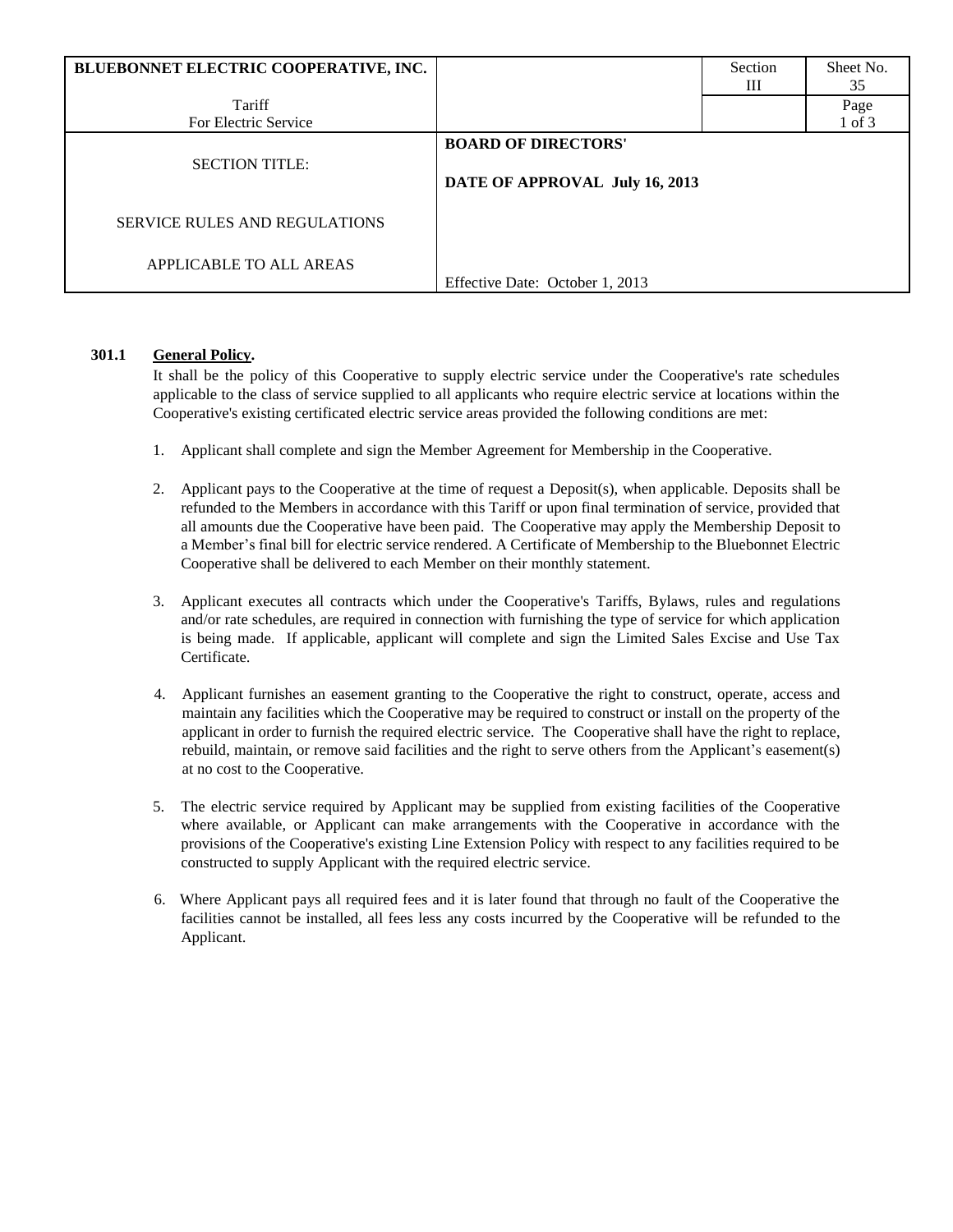| BLUEBONNET ELECTRIC COOPERATIVE, INC. |                                                                  | Section | Sheet No.  |
|---------------------------------------|------------------------------------------------------------------|---------|------------|
|                                       |                                                                  | Ш       | 35.1       |
| Tariff                                |                                                                  |         | Page       |
| For Electric Service                  |                                                                  |         | $2$ of $3$ |
| <b>SECTION TITLE:</b>                 | <b>BOARD OF DIRECTORS'</b><br>DATE OF APPROVAL November 15, 2016 |         |            |
| SERVICE RULES AND REGULATIONS         |                                                                  |         |            |
| APPLICABLE TO ALL AREAS               | Effective Date: March 1, 2017                                    |         |            |

7. Mobile Home and RV Park Service.

Owners and operators of RV and Mobile Home Parks shall be required to make request for, and be responsible for, service to all master meters in such parks. Such request shall be subject to the conditions of service set out in the Bluebonnet Tariffs.

## 8. Resale of Electric Energy.

The Member shall not extend electric facilities outside their premises for service to other individuals or premises and shall not resell energy received from the Cooperative to any other person or persons on the Member's premises, or for use on any other premises.

# 9. House Moving.

Where a house or structure is to be moved along roadways over which electric wires are strung, the Cooperative must be given at least two (2) week prior notice of the route over which a house or structure is to be moved and the suitable deposit shall be made to cover the cost of providing clearance of wires. Along with the notice, Member must obtain and present a current Tx DOT permit to the Cooperative for the move. In no case shall anyone other than authorized employees and/or contractors of the Cooperative move, cut, raise, or handle any wires in connection with the move.

## 10. Modification of Terms and Conditions of Service.

No agent, representative, or employee of the Cooperative shall have the authority to modify the terms and conditions as stated herein. However, the Cooperative shall have the right to amend the terms and conditions, or to make additional terms and conditions as it may deem necessary from time to time, subject to approval by the Board of Directors of the Cooperative and any other body having jurisdiction.

## 11. Activation Charge.

Applicants applying for electric service may be assessed a \$55.00 activation fee per meter, together with any applicable taxes. All charges must be paid at the time of service request.

# Refund of Activation Charge.

- A. The activation fee for new locations shall be refunded, minus any charges the Cooperative may have already incurred, if the application for service is cancelled prior to service having been made available.
- B. The Activation fee for existing locations shall be refunded, minus any charges the Cooperative may have already incurred, if the application for service is cancelled with no connection having been made.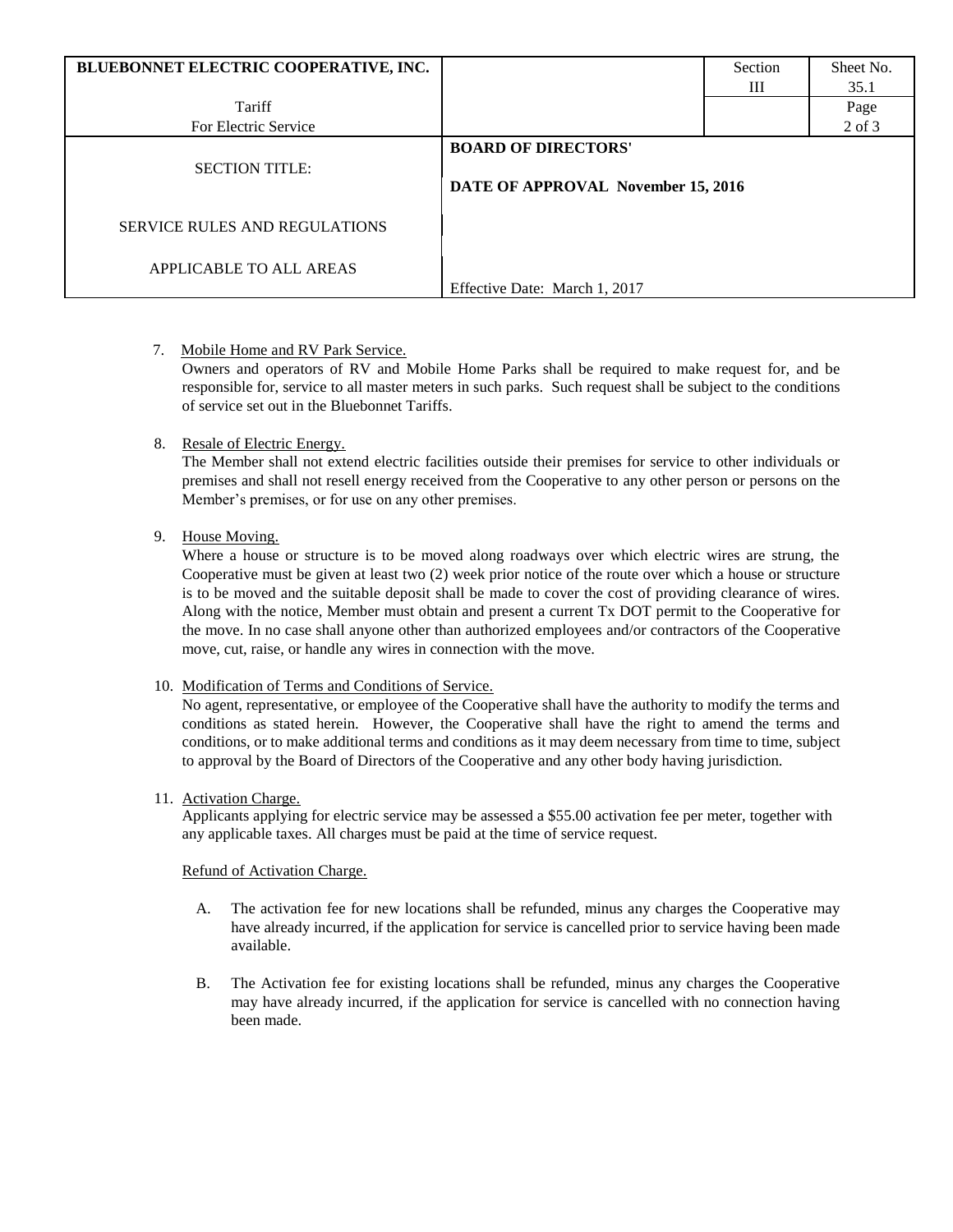| BLUEBONNET ELECTRIC COOPERATIVE, INC. |                               | Section | Sheet No. |
|---------------------------------------|-------------------------------|---------|-----------|
|                                       |                               | Ш       | 35.2      |
| Tariff                                |                               |         | Page      |
| For Electric Service                  |                               |         | 3 of 3    |
|                                       | <b>BOARD OF DIRECTORS'</b>    |         |           |
| <b>SECTION TITLE:</b>                 |                               |         |           |
|                                       | DATE OF APPROVAL May 15, 2018 |         |           |
| <b>SERVICE RULES AND REGULATIONS</b>  |                               |         |           |
| APPLICABLE TO ALL AREAS               |                               |         |           |
|                                       | Effective Date: July 2, 2018  |         |           |

## 12. Regular Business Hours.

The Cooperative's regular business hours are posted at Member Service Centers and on the Cooperative website, **bluebonnetelectric.coop**. All other hours shall be classified as special duty hours.

#### 13. Material Sales.

The sale of operating and construction materials may be made only by the approval of the Cooperative General Manager or his designated agent.

#### 14. Wiring Inspection Program.

An inspection of Applicant and/or Member's meter loop shall be required of all new and existing locations prior to any connection of service.

In the event that the meter loop does not pass the inspection, the connection will be turned down and must be re-inspected following the necessary corrections. Any re-inspection(s) will result in (an) additional \$125.00 charge(s), together with any applicable taxes.

Meter loop specifications are available on the Cooperatives website, **bluebonnetelectric.coop** or at any Member Service Location and will be provided at the time of the engineering appointment or upon the Applicant and/or Member's request.

The inspection will be conducted or caused to be conducted by Cooperative personnel or authorized contractor. **THE COOPERATIVE SHALL NOT BE LIABLE FOR FAILING TO IDENTIFY ANY NON-CONFORMING METER LOOP OR WIRING AND ANY DAMAGES RESULTING THEREFROM.**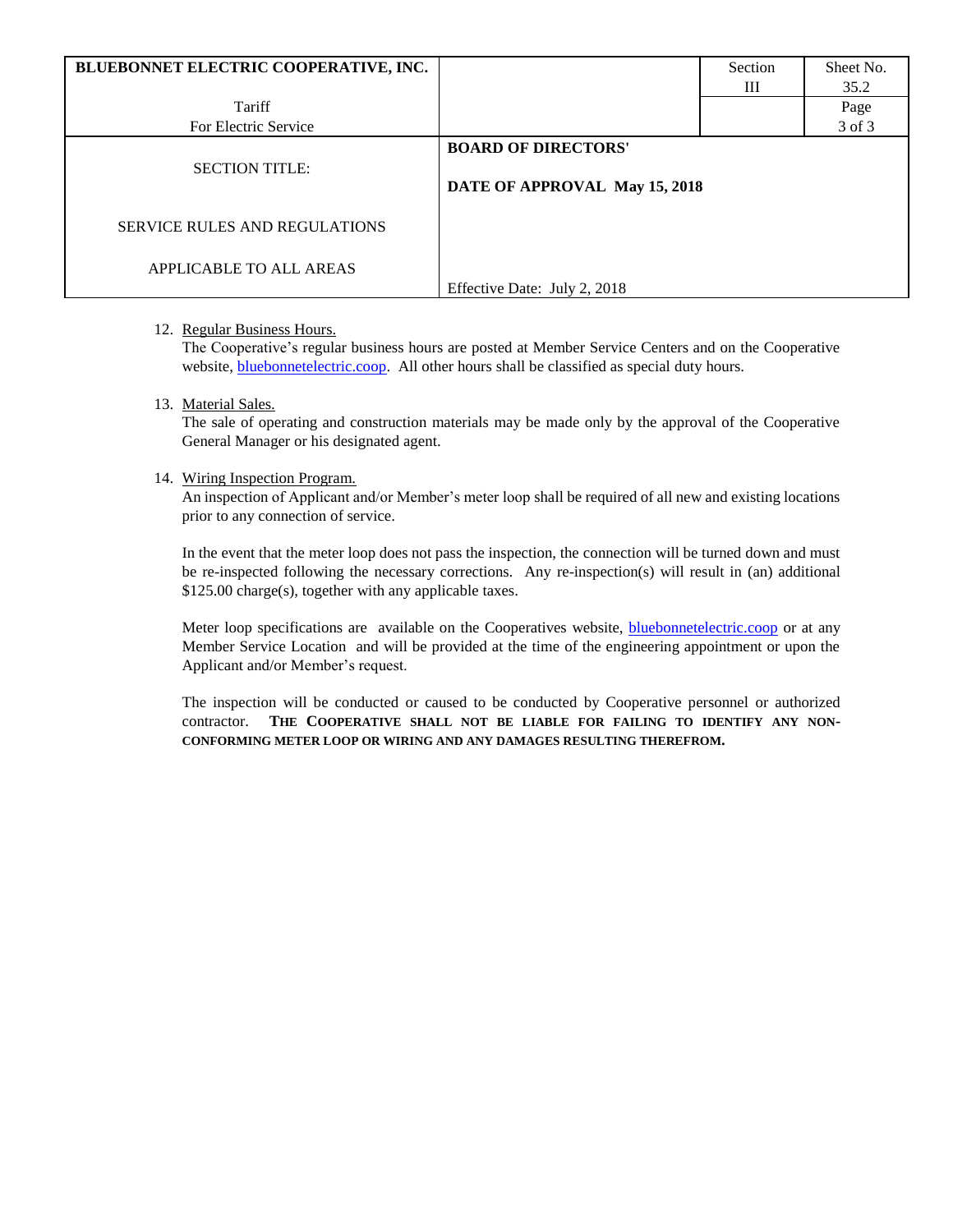| BLUEBONNET ELECTRIC COOPERATIVE, INC. |                                                             | Section | Sheet No.  |
|---------------------------------------|-------------------------------------------------------------|---------|------------|
|                                       |                                                             | Ш       | 36         |
| Tariff                                |                                                             |         | Page       |
| For Electric Service                  |                                                             |         | $1$ of $3$ |
| <b>SECTION TITLE:</b>                 | <b>BOARD OF DIRECTORS'</b><br>DATE OF APPROVAL May 15, 2018 |         |            |
| <b>SERVICE RULES AND REGULATIONS</b>  |                                                             |         |            |
| APPLICABLE TO ALL AREAS               | Effective Date: July 2, 2018                                |         |            |

# **302 Meters.**

A. Meter Reading

All electric service installations include a meter to registers electric consumption (reads), and a module that communicates reads back to the Cooperative. The Cooperative shall read all meters on a monthly basis and shall render a monthly bill for electric service to each Member based upon these readings. Where conditions may dictate, the Cooperative may render an estimated bill for one month when an actual reading is not taken. Each monthly estimated reading will be based upon the previous monthly usage history at that meter. In no instance shall a Member refuse to allow the Cooperative access to its meter or facilities.

# B. Stopped Meter

If a meter is found not to register for any period, unless bypassed or tampered with, the Cooperative shall charge for units used, but not metered, for a period not to exceed three (3) months based on amounts under similar conditions during the period preceding or subsequent thereto, or during corresponding periods in previous years.

## C. Module Failure

If a meter is found to register correct usage but failed to communicate the correct usage to the Cooperative's system the Cooperative shall charge the Member for units used, but not billed, for a period not to exceed six (6) months. The estimated charge shall be based on amounts used under similar conditions during the period preceding or subsequent to the period the meter was found not to register, or during corresponding periods in previous years.

# D. Meter Testing

The Cooperative will, upon request of the Member, test the accuracy of the Member's meter, without charge. If desired, the test will be conducted in the Member's presence or that of an appointed representative. The test will be conducted during the Cooperative's regular business hours at a mutually convenient time should the Member desire to observe the test. In some instances and at the Cooperative's sole discretion, the test may be made at the Cooperative's test laboratory. If the meter has been tested at the Member's request within a four year period from the request of the second test, and the meter is found to be within the acceptable standard of plus or minus two percent (2%) accuracy, a fee of \$55.00, including any applicable taxes, will be assessed. When applicable, the Member shall be advised in writing as to the date of removal of the meter, the date of the test, the test results, and who conducted the test.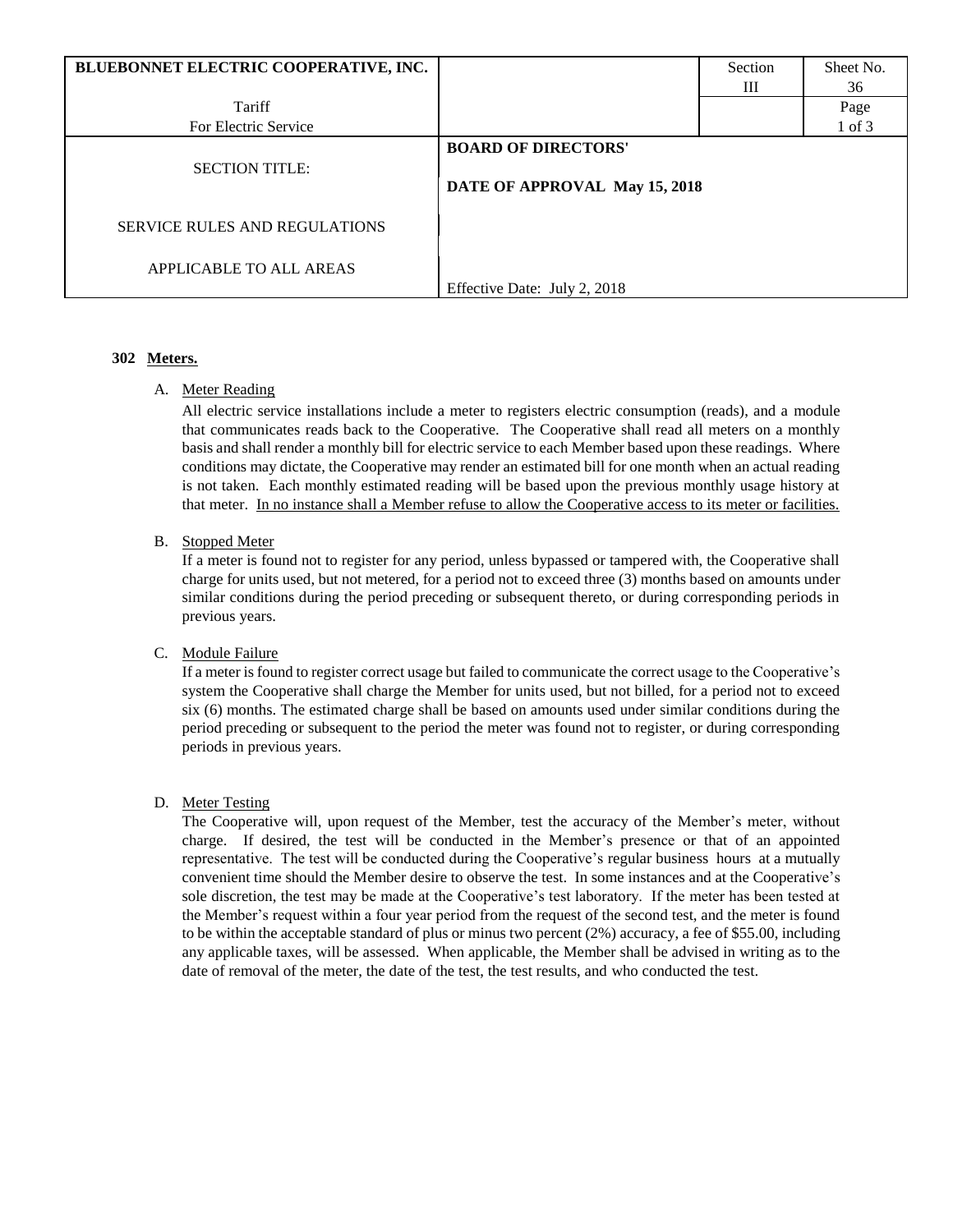| BLUEBONNET ELECTRIC COOPERATIVE, INC. |                                                                 | Section | Sheet No.  |
|---------------------------------------|-----------------------------------------------------------------|---------|------------|
|                                       |                                                                 | Ш       | 36.1       |
| Tariff                                |                                                                 |         | Page       |
| For Electric Service                  |                                                                 |         | $2$ of $3$ |
| <b>SECTION TITLE:</b>                 | <b>BOARD OF DIRECTORS'</b><br>DATE OF APPROVAL October 20, 2015 |         |            |
| <b>SERVICE RULES AND REGULATIONS</b>  |                                                                 |         |            |
| APPLICABLE TO ALL AREAS               | Effective Date: October 20, 2015                                |         |            |

If any meter is found to be outside the accuracy standard  $(+ or -2\%)$ , proper corrections shall be made to the previous readings for the period of six months immediately preceding removal of such meter from service for test, or from the time the meter was in service since last tested, whichever is shorter. Adjusted bills shall be rendered as dictated by the test results. No refund is required except to the Member last served by the meter prior to testing.

E. Meter Repairs

The Cooperative does not perform work on Member's side of the meter, i.e. changing location of service, removing meter loop for house repairs, throwing multi-breaker switches, etc.. The Cooperative accepts no responsibility and expressly disclaims any liability whatsoever for any work performed on Member's side of meter.

#### F. Meter Tampering (Unauthorized Use of Utility Service and/or Utility Service Diversion)

- 1. Meter Tampering and/or Utility Service Diversion means a person's unauthorized action to divert and/or tamper with utility service to:
	- (a) prevent accurate measurement of utility usage;
	- (b) receive the benefit of utility service without approval;
	- (c) alter metering equipment preventing accurate meter readings and subsequent billings;
	- (d) alter utility account records or computer data to prevent accurate billings; or
	- (e) Altering or damaging Cooperative equipment or facilities.
- 2. When Utility Service Diversion is found, it is presumed that it is done by or at the direction of the Member whose account is diverted for that Member's benefit.
- 3. A person, including a Cooperative employee, may not alter, benefit from or permit the alteration of utility equipment, utility services, utility records, or utility charges, except as authorized under this Tariff.
- 4. The Cooperative may:
	- (a) investigate suspected violations of utility regulations;
	- (b) correct unsafe conditions caused by a violation;
	- (c) collect undercharged utility costs and related fees and charges; and
	- (d) seek civil and/or criminal remedies as may be permitted by law.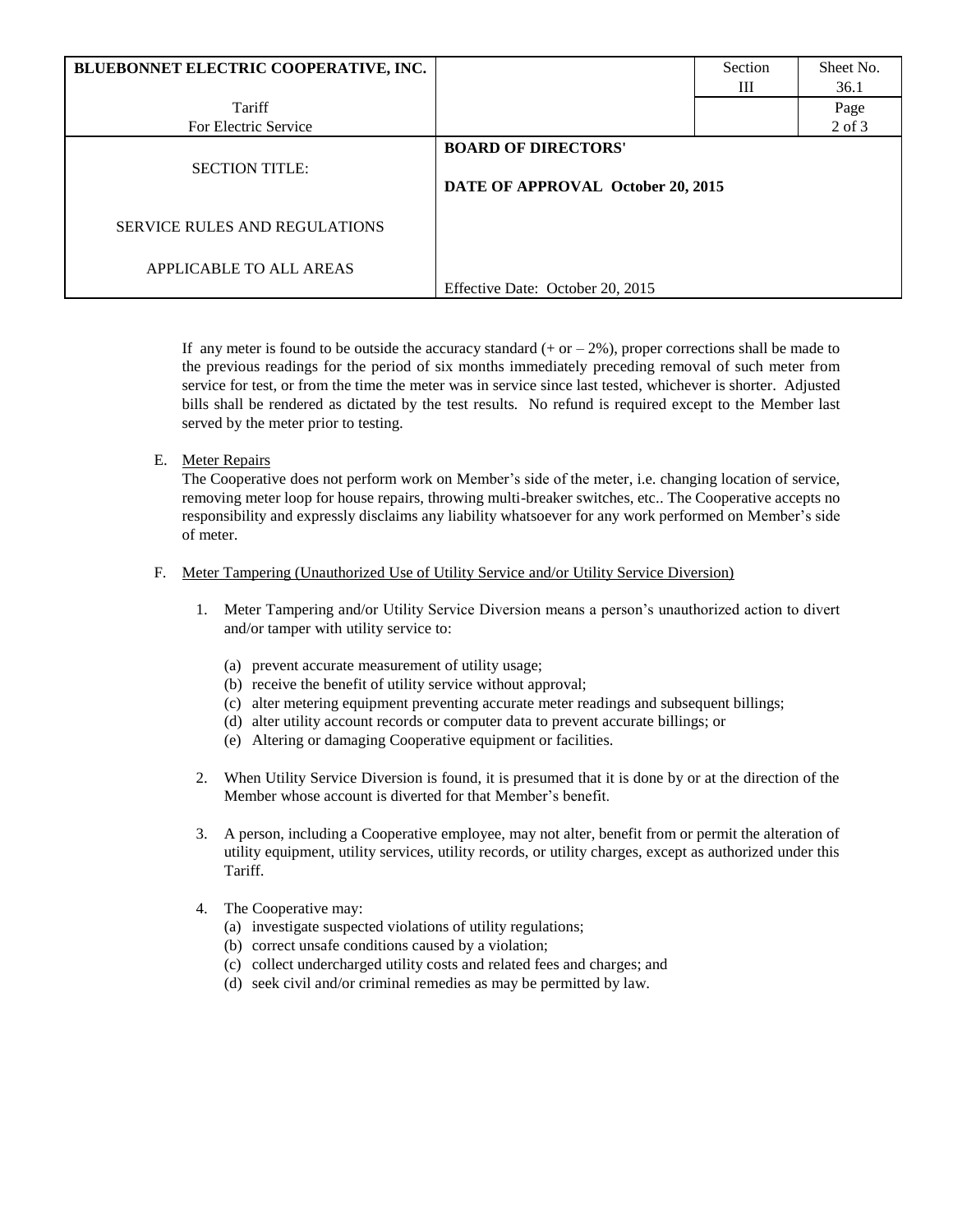| BLUEBONNET ELECTRIC COOPERATIVE, INC. |                                                                 | Section | Sheet No. |
|---------------------------------------|-----------------------------------------------------------------|---------|-----------|
|                                       |                                                                 | Ш       | 36.2      |
| Tariff                                |                                                                 |         | Page      |
| For Electric Service                  |                                                                 |         | 3 of 3    |
| <b>SECTION TITLE:</b>                 | <b>BOARD OF DIRECTORS'</b><br>DATE OF APPROVAL October 20, 2015 |         |           |
| <b>SERVICE RULES AND REGULATIONS</b>  |                                                                 |         |           |
| APPLICABLE TO ALL AREAS               | Effective Date: October 20, 2015                                |         |           |
|                                       |                                                                 |         |           |

- 5. If a Member benefits from Utility Service Diversion, Unauthorized use of Utility Service or damage to utility equipment, the Cooperative may:
	- (a) immediately disconnect the Member's service as provided in Section 305B (Termination of Service); and/or
	- (b) request appropriate officials prosecute the Member under applicable law.
- 6. If a Member commits, allows another person to commit or benefits from Utility Service Diversion, Unauthorized Use of Utility Service, or damage to Cooperative utility equipment or facilities, the Cooperative may disconnect service and/or collect payment from the Member equal to:
	- (a) The estimated costs of electricity not recorded on a meter and charged to the Member under the applicable rate schedule;
	- (b) Actual damages to Cooperative utility equipment and/or facilities; and
	- (c) Utility diversion charges of:
		- (i) \$350.00 for the first offense;
		- (ii) \$500.00 for the second offense;
		- (iii) \$800.00 for subsequent offenses
	- (d) Once disconnected under this section, a Member or a location at which the Member has use or possession may not be reconnected until all fees and accounts are paid in full; and
	- (e) The Cooperative reserves the right to terminate and permanently refuse service to a Member and/or location if disconnected pursuant to this section.
- 7. The Cooperative may impound equipment or property used by a person for Utility Service Diversion, Unauthorized Use of Utility Service, or damage to Cooperative utility equipment and/or facilities without compensating the owner of the equipment or property.
- 8. This tariff is cumulative of other regulation and enforcement proceedings relating to Utility Service Diversion, Unauthorized Use of Service, and damage to Cooperative equipment and/or facilities.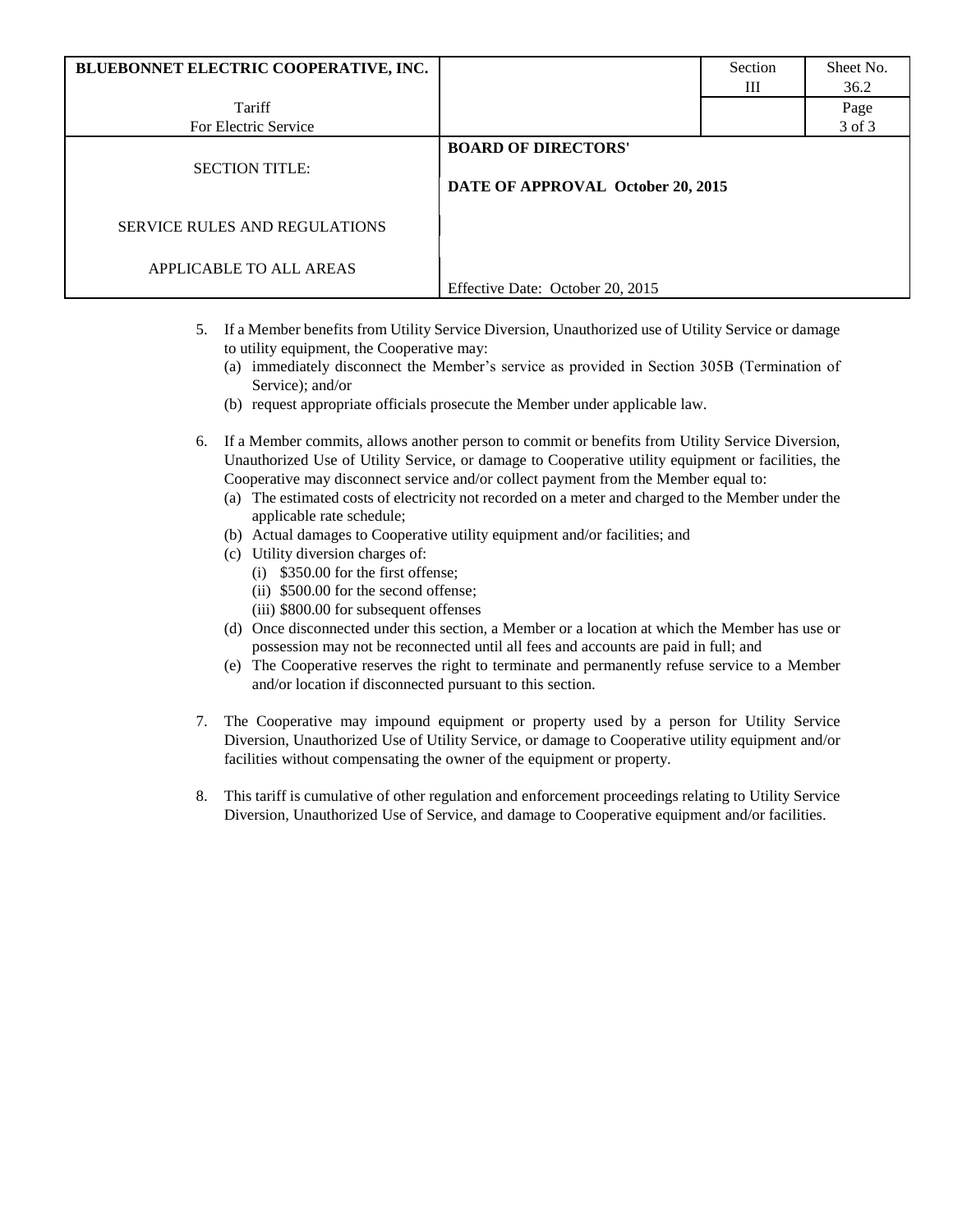| BLUEBONNET ELECTRIC COOPERATIVE,<br>INC. |                                                                 | Section | Sheet No.  |
|------------------------------------------|-----------------------------------------------------------------|---------|------------|
|                                          |                                                                 | Ш       | 37         |
| Tariff                                   |                                                                 |         | Page       |
| For Electric Service                     |                                                                 |         | $1$ of $1$ |
| <b>SECTION TITLE:</b>                    | <b>BOARD OF DIRECTORS'</b><br>DATE OF APPROVAL October 16, 2011 |         |            |
| SERVICE RULES AND REGULATIONS            |                                                                 |         |            |
| APPLICABLE TO ALL AREAS                  | Effective Date: October 16, 2011                                |         |            |

## **303 Refusal of Service.**

- A. The Cooperative may refuse service to an Applicant until such Applicant has complied with the State, county and Municipal regulations and approved Tariffs, Bylaws, Policies, Member Handbook, rules and regulations of the Cooperative governing the type of service applied for, or for the following reasons:
	- 1. Applicant's facilities are inadequate if the Applicant's installation or equipment is, in the Cooperative's sole discretion, determined to be hazardous or of such character that satisfactory service cannot be given; or in the Cooperative's sole discretion, the Applicant's facilities are determined not to comply with all applicable state, county and municipal regulations;
	- 2. Refusal to make deposit if Applicant is required to make a Membership Deposit and refuses to do so;
	- 3. Violation of Cooperative's Tariff The Applicant fails to comply with the Tariffs, including but not limited to those sections pertaining to operations on nonstandard equipment or unauthorized attachments which may interfere with the service of others. The Cooperative shall provide the Applicant notice of such refusal and afford the Applicant a reasonable amount of time to comply with the Cooperative's tariff;
	- 4. Intent to Deceive The Applicant applies for service at a location where another Member received, or continues to receive, electric service and the electric bill is unpaid, and the Cooperative has suspicion, or has identified, in its sole discretion, that a change in identity has been made in an attempt to help the other Member avoid or evade payment of the electric bill. The Cooperative has the right to refuse service unless the applicant (1) can provide a signed and dated lease agreement proving that he or she is the lessee, or (2) can provide proof of purchase of the residence, or (3) can provide proof of bankruptcy; or
	- 5. Meter Tampering The Member is disconnected in accordance with Section 302.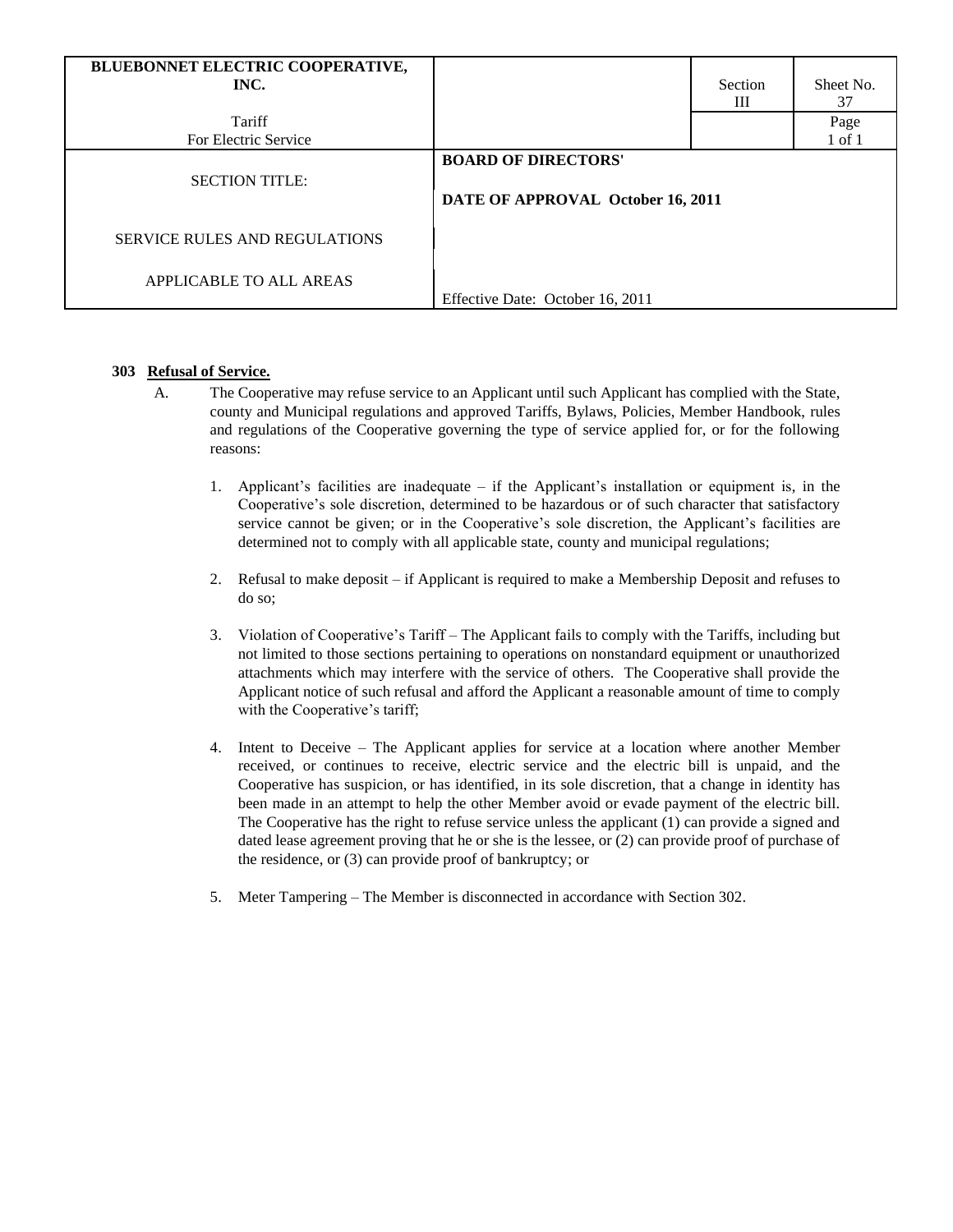| BLUEBONNET ELECTRIC COOPERATIVE, INC. |                                   | Section | Sheet No. |
|---------------------------------------|-----------------------------------|---------|-----------|
|                                       |                                   | Ш       | 38        |
| Tariff                                |                                   |         | Page      |
| For Electric Service                  |                                   |         | 1 of 3    |
|                                       | <b>BOARD OF DIRECTORS'</b>        |         |           |
| <b>SECTION TITLE:</b>                 |                                   |         |           |
|                                       | DATE OF APPROVAL January 15, 2007 |         |           |
|                                       |                                   |         |           |
| <b>SERVICE RULES AND REGULATIONS</b>  |                                   |         |           |
|                                       |                                   |         |           |
| APPLICABLE TO ALL AREAS               |                                   |         |           |
|                                       | Effective Date: January 15, 2007  |         |           |

## **304 Billing.**

- A. All bills for electric service and all other amounts due to the Cooperative are payable at any of the Cooperative's Member service offices, by mail, via telephone or on-line.
- B. All Members are billed on a monthly basis (usually 28-33 days depending on the applicable billing cycle) covering the kilowatt-hour consumption for that period, with the exception of large power, large power > 250 kW and industrial accounts whose meters are read by Cooperative personnel on varying dates.

The due date of the bill shall be sixteen (16) days after the date of issuance. A bill will be considered delinquent if unpaid by the due date.

- C. Work performed at the request and for the convenience of the Member shall be billed on a Member job order at actual cost plus a percentage as determined by the General Manager or his designate.
- D. Returned payments are not bona fide payments; therefore, the gross billing amount shown on the monthly bill will apply if the payment is not paid in full by the due date shown on the **original bill**. NSF and other payments returned by the bank will be immediately charged back to the Member's account. The Member will be notified by letter of the returned payment and given ten (10) business days to bring the account current. **However, if a disconnect notice has been issued, service will be disconnected if the account has not been brought current by the disconnect date**. The Member will be charged a \$30.00 processing charge for each NSF payment received by the Cooperative.
- E. To pay a monthly bill by non-cash method, Member shall have no more than two (2) return items within a consecutive twelve (12) month period for the payment to be accepted. Upon receipt of a second return item, the Member will be notified by letter that non-cash payments will no longer be accepted as a form of payment for a period of one year (12 months). Payments will have to be made by cash, cashier's check, or money order. A non-cash payment from another source (relative, neighbor, friend, etc.) will not be accepted. Payments from an accepted assistance agency may be accepted.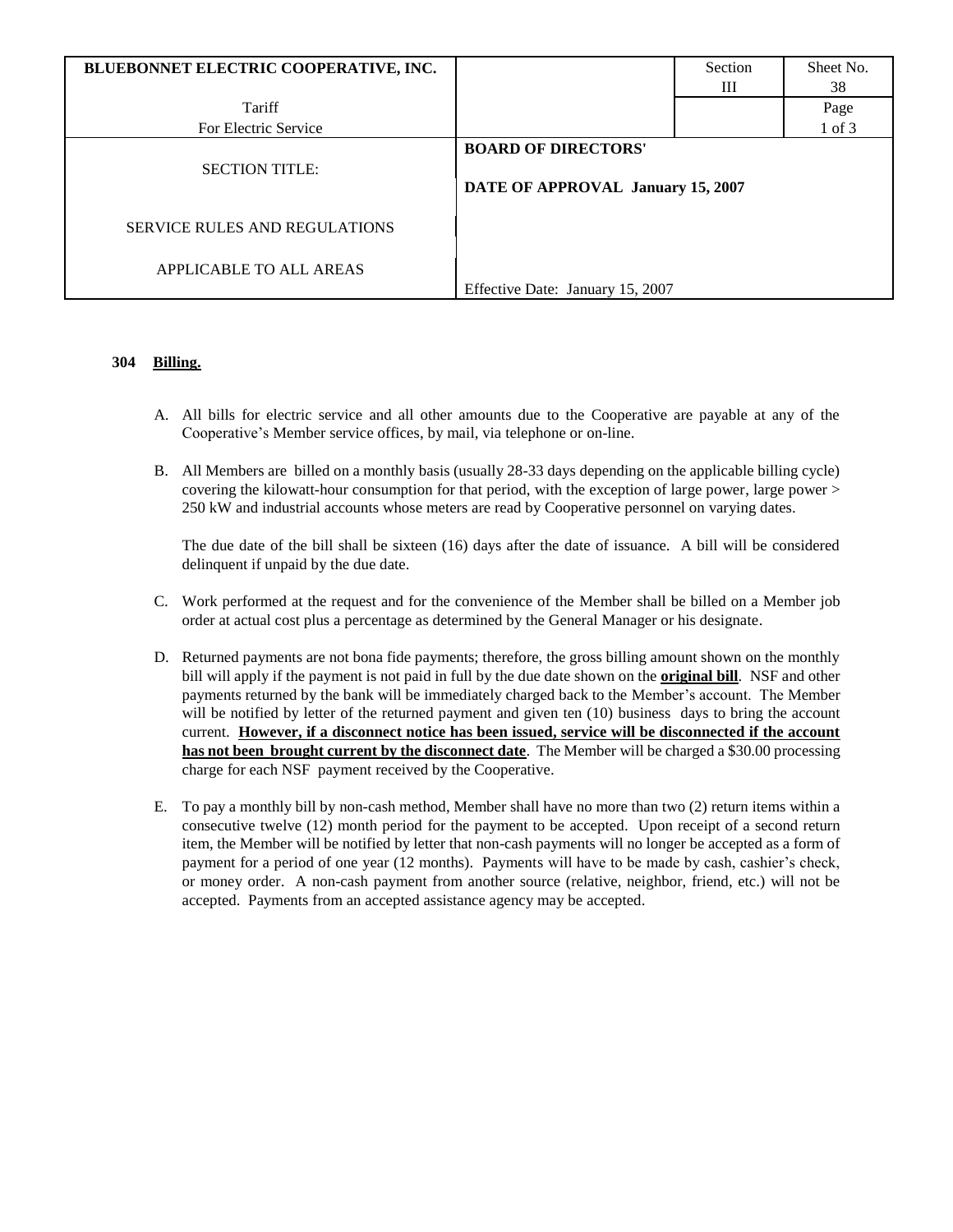| BLUEBONNET ELECTRIC COOPERATIVE, INC. |                                                                 | Section<br>Ш | Sheet No.<br>38.1 |
|---------------------------------------|-----------------------------------------------------------------|--------------|-------------------|
| Tariff                                |                                                                 |              | Page              |
| For Electric Service                  |                                                                 |              | $2$ of $3$        |
| <b>SECTION TITLE:</b>                 | <b>BOARD OF DIRECTORS'</b><br>DATE OF APPROVAL January 15, 2007 |              |                   |
| <b>SERVICE RULES AND REGULATIONS</b>  |                                                                 |              |                   |
| APPLICABLE TO ALL AREAS               | Effective Date: January 15, 2007                                |              |                   |

## F. Idle Service Billing.

An applicant for electric service who the Cooperative has made electric service available to shall have the premises wired and ready to begin consumption within thirty (30) days thereafter. Applicant shall pay the service availability charge for electricity contracted until they become a Member and pay in accordance with current Tariff whether or not a meter has been connected. The Member shall be responsible for notifying the Cooperative should they no longer require the meter or idle service. No refunds shall be issued for idle service or non-consumption meters. This rule is designed to take care of situations where the Cooperative has incurred expense in making electricity available and the Applicant unduly delays consumption.

# G. Disputed Bills.

If a Member gives notice to the Cooperative prior to the due date of the bill that the current bill is incorrect, and provides valid reasons to substantiate the dispute, the Cooperative will promptly investigate the discrepancy. Notice of dispute shall not be sufficient reason(s) for withholding payment **of the undisputed portion of the bill**. If the bill is found to be incorrect, the Cooperative will correct the billing on the next monthly statement.

The Member shall be required to pay the amount of the average monthly usage at current rates by the due date on the billing statement to avoid any penalties. The Member shall be required to pay the disputed portion of the bill which exceeds the amount of the average monthly usage at current rates pending the completion of the complaint resolution within a maximum of sixty (60) days. The Member's average monthly usage at current rates shall be the average of the Member's gross utility service for the preceding twelve (12) month period. Where no previous usage exists, consumption for calculating the average monthly usage shall be estimated on the basis of usage levels of similar Members under similar conditions.

## H. Failure to Receive Bill.

Bills for electric service shall be considered as received by the Member when mailed by first class mail or by electronic mail if Member has elected paperless billing. If the Member fails to receive a bill, the Cooperative upon request, will issue a duplicate. However, failure to receive a bill in no way exempts a Member from payment for service rendered.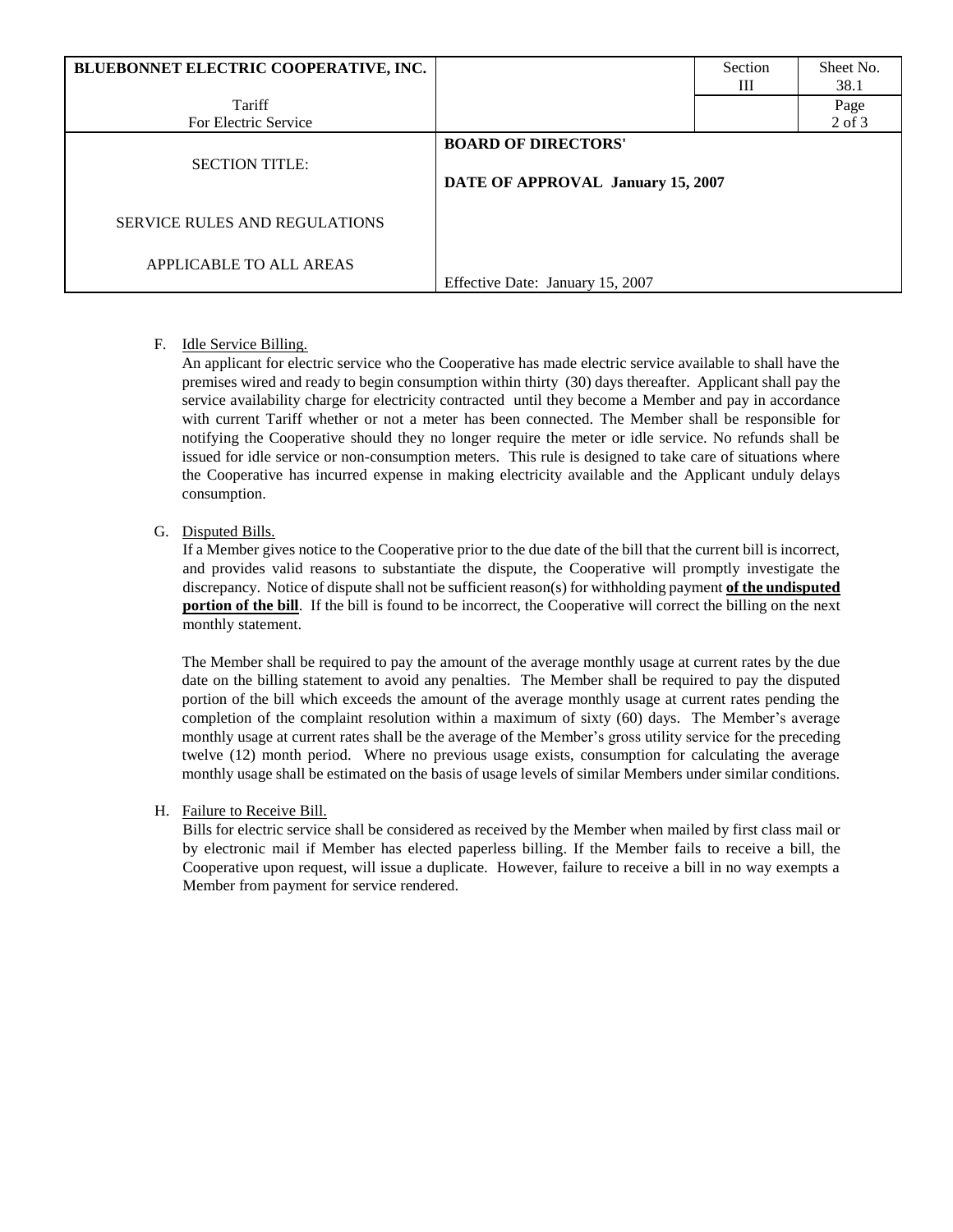| BLUEBONNET ELECTRIC COOPERATIVE, INC. |                                                                  | Section | Sheet No. |
|---------------------------------------|------------------------------------------------------------------|---------|-----------|
|                                       |                                                                  | Ш       | 38.2      |
| Tariff                                |                                                                  |         | Page      |
| For Electric Service                  |                                                                  |         | 3 of 3    |
| <b>SECTION TITLE:</b>                 | <b>BOARD OF DIRECTORS'</b><br>DATE OF APPROVAL November 15, 2016 |         |           |
| <b>SERVICE RULES AND REGULATIONS</b>  |                                                                  |         |           |
| APPLICABLE TO ALL AREAS               | Effective Date: March 1, 2017                                    |         |           |

# I. Transfer of Delinquent Balances.

If the Member, or authorized third party, or a third party beneficiary has an outstanding balance due from another account, the Cooperative may transfer that balance to the Member's current account. The delinquent balance from the old account shall be identified as such on the bill.

# J. Penalty on Delinquent Bills.

A one-time penalty of \$5.00 or five percent (5%) of the amount owed for each meter on the current bill, whichever is larger, will be assessed on a delinquent account. The penalty will not be applied to any balance to which the penalty has already been applied. No such penalty shall be applied to any State of Texas Member (this does not include municipal or county government Members).

# K.Acceptable Payments

All payments must be made using currency drawn on the United States Federal Reserve banking system. Payments can be made using cash, checks or debit cards drawn on banks with ABA routing numbers, money orders and credit cards. Those who choose not to pay in accordance with the prescribed means shall have service disconnected.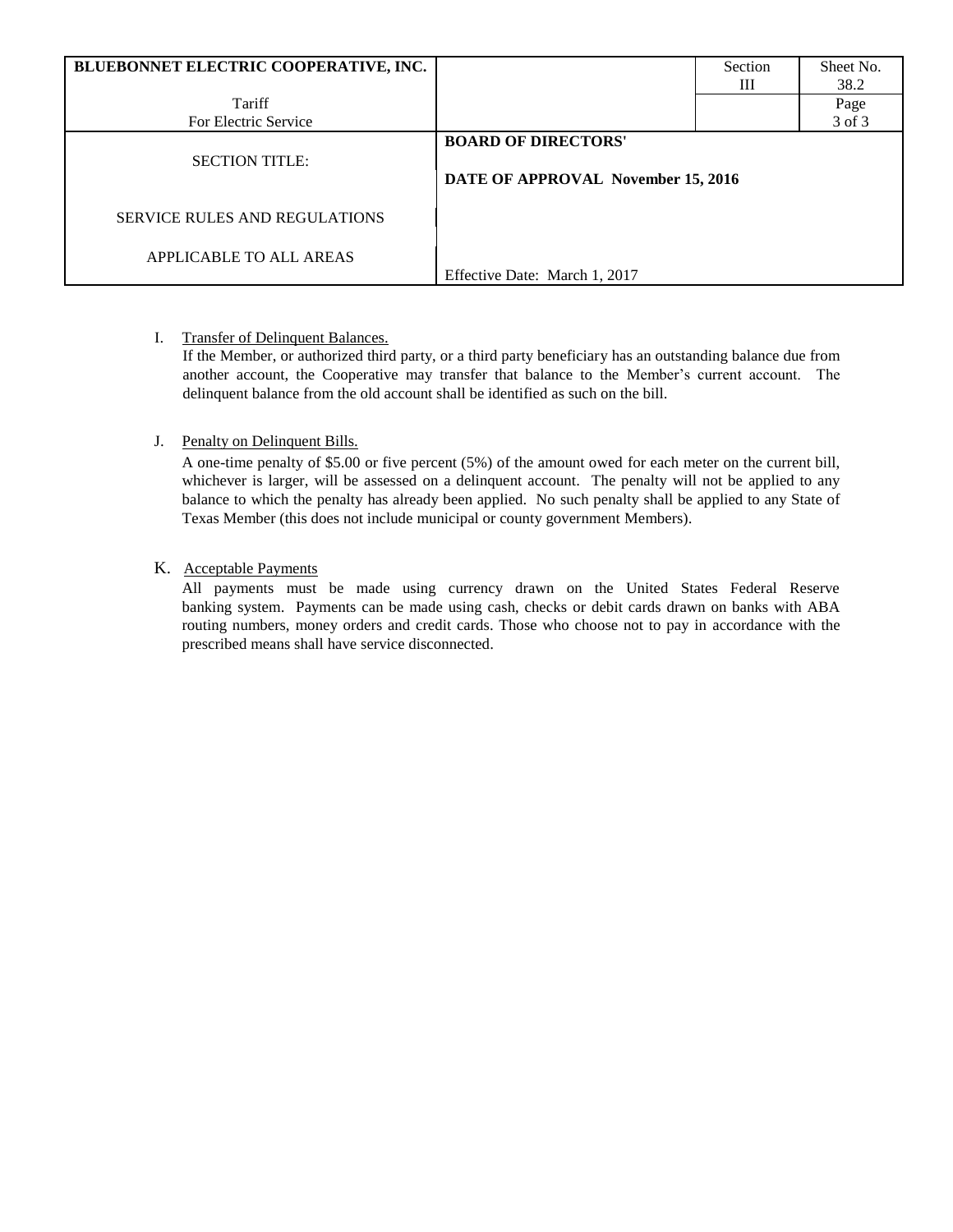| BLUEBONNET ELECTRIC COOPERATIVE, INC. |                                                              | Section<br>Ш | Sheet No.<br>39 |
|---------------------------------------|--------------------------------------------------------------|--------------|-----------------|
| Tariff                                |                                                              |              | Page            |
| For Electric Service                  |                                                              |              | 1 of 2          |
| <b>SECTION TITLE:</b>                 | <b>BOARD OF DIRECTORS'</b><br>DATE OF APPROVAL July 16, 2013 |              |                 |
| <b>SERVICE RULES AND REGULATIONS</b>  |                                                              |              |                 |
| APPLICABLE TO ALL AREAS               | Effective Date: October 1, 2013                              |              |                 |

# **305. Disconnection of Electric Service.**

A. Disconnect Notice

If the Member fails or refuses to pay the Cooperative in accordance with the Tariffs, Bylaws, Member Handbook, rules and regulations, Policies, deferred payment agreement, or guaranty agreement, then proper notice shall be given prior to disconnection. Proper notice shall consist of a separate mailing or hand delivery at least ten (10) calendar days prior to a stated date of disconnection, with the words "termination notice" or similar language prominently displayed on the notice. If mailed, the cut-off day may not fall on a holiday or weekend, but shall fall on the next business day after the tenth calendar day. Payment at an authorized payment agency is considered payment to the Cooperative. Disconnect notices shall not be issued earlier than the first day the bill becomes delinquent so that a reasonable length of time is allowed to ascertain receipt of payment by mail at the Cooperative's authorized payment agency.

If services are disconnected for nonpayment a \$55.00 disconnect fee will be assessed.

## B. Disconnect Notice in Hazardous Conditions

Service may be disconnected without any notice to Member if a hazardous condition exists or for meter tampering, bypassing and/or diversion of electricity.

#### C. Disconnection for Nonstandard Equipment or Interference with Service of Other Member.

Service may be disconnected for violation of service rules pertaining to the use of service in a manner which interferes with the service of others or the operation of nonstandard equipment, if a reasonable attempt has been made to notify the Member and the Member is provided with a reasonable opportunity to remedy the situation.

#### D. Additional Reasons for Disconnection with Proper Notice

Service may be disconnected for failure to make proper application for service; refusal of access; failure to pay a bill to correct previous under-billing, safety concerns, and/or default on guarantee agreement.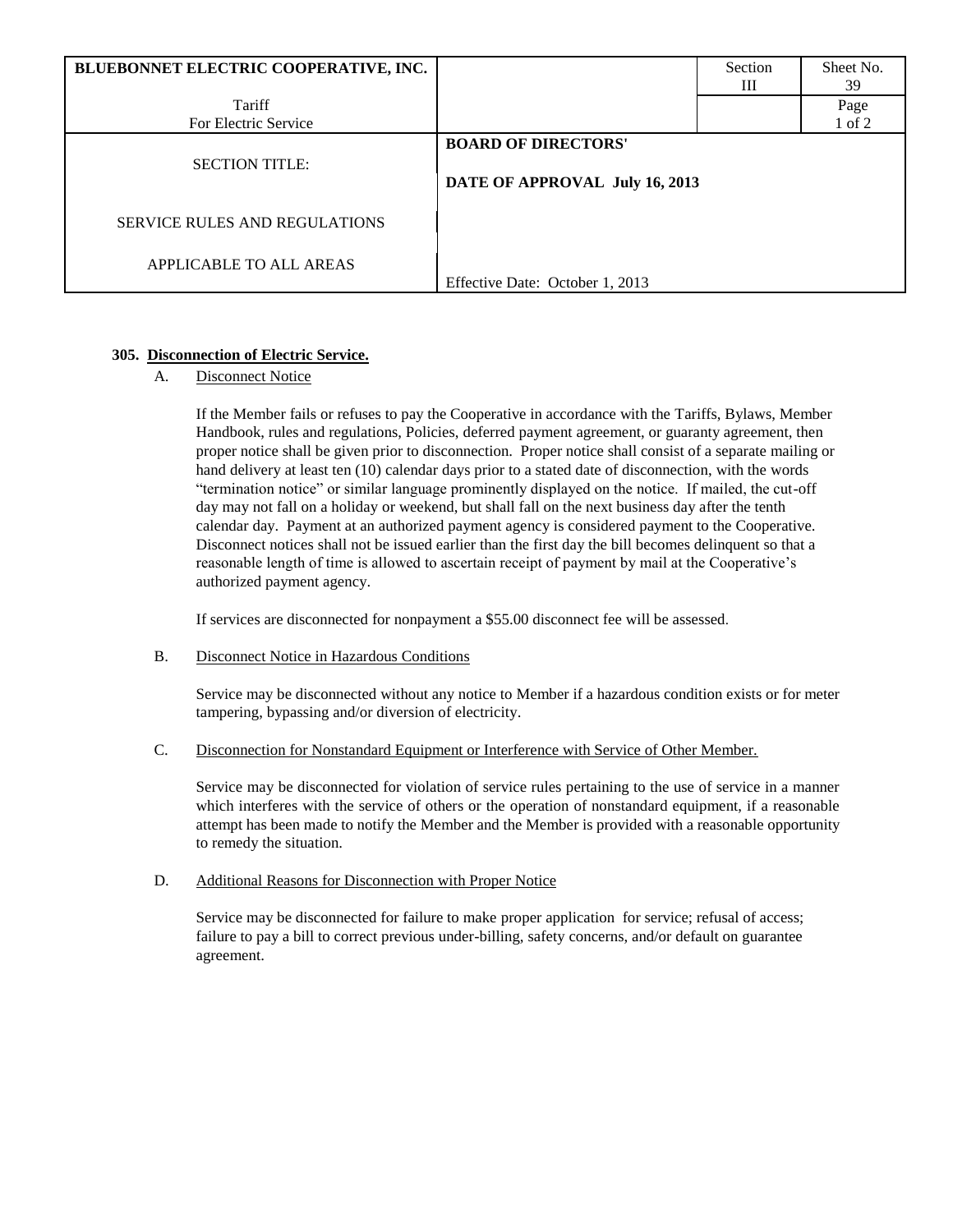| BLUEBONNET ELECTRIC COOPERATIVE, INC. |                                                                  | Section<br>Ш | Sheet No.<br>39.1 |
|---------------------------------------|------------------------------------------------------------------|--------------|-------------------|
| Tariff                                |                                                                  |              | Page              |
| <b>For Electric Service</b>           |                                                                  |              | 2 of 2            |
| <b>SECTION TITLE:</b>                 | <b>BOARD OF DIRECTORS'</b><br>DATE OF APPROVAL November 15, 2016 |              |                   |
| <b>SERVICE RULES AND REGULATIONS</b>  |                                                                  |              |                   |
| APPLICABLE TO ALL AREAS               | Effective Date: March 1, 2017                                    |              |                   |

## E. Extension of Disconnect Date for Medical Reason

The Cooperative will not discontinue service to a delinquent residential Member when it is established that disconnection of members electric service will result in a person residing at that residence becoming seriously ill. It will be the Member's responsibility to provide the cooperative with a written statement from the physician or health care provider stating someone at that residence is either seriously ill and/or supported by an electric device. The delinquent residential Member who makes such a request and provides proper documentation may enter into a deferred payment agreement. The critical care documentation for electric service shall be valid for two years from the date shown.

If the Member's service is disconnected after failure to meet the deferred payment agreement, a reconnection of the service will not be made until the amount owed is paid in full along with the disconnect fee, reconnect fee and a deposit if applicable, for each meter to be reconnected. **Full payment must be received prior to 5:30 p.m.** Bluebonnet will make every effort to reconnect the Member on the date full payment is received. Bluebonnet reserves the right to postpone reconnection should an emergency situation occur. **Payments will not be accepted at the Member's service location.**

## F. Reconnection of Service

If the Member's service is disconnected for non payment, service will not be reconnected until the amount owed is paid in full, together with a service interruption fee of up to \$180 and a deposit, if applicable, for each meter to be reconnected. Upon receipt of full payment, Bluebonnet will make every effort to reconnect Member's service on the date full payment is received. Payments will not be accepted at the service location. Bluebonnet reserves the right to postpone reconnection should, in Bluebonnet's sole discretion, it cannot reasonably reconnect due to workload or other conditions.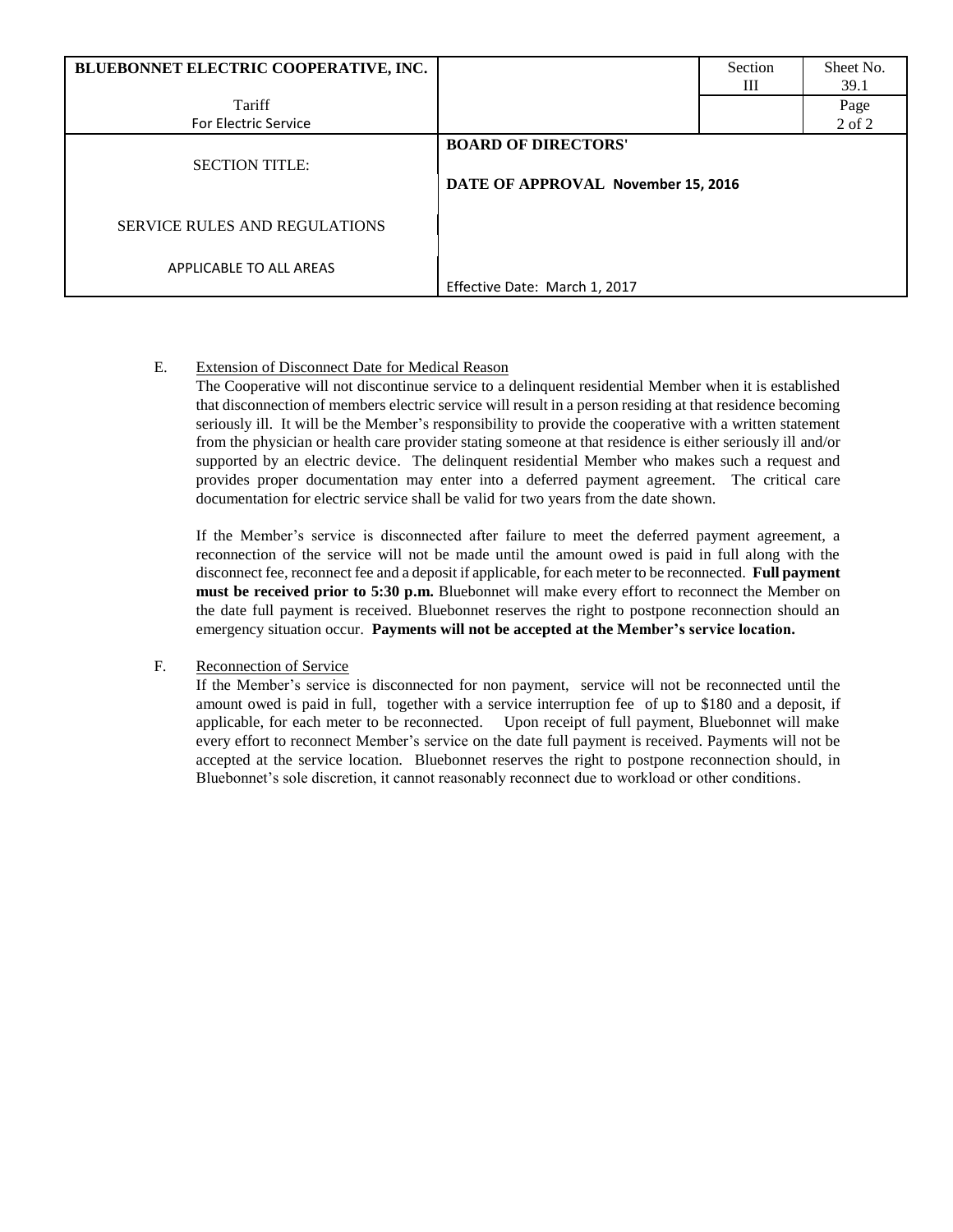| BLUEBONNET ELECTRIC COOPERATIVE, INC. |                                                                  | Section<br>Ш | Sheet No.<br>40 |
|---------------------------------------|------------------------------------------------------------------|--------------|-----------------|
| Tariff                                |                                                                  |              | Page            |
| For Electric Service                  |                                                                  |              | 1 of 2          |
| <b>SECTION TITLE:</b>                 | <b>BOARD OF DIRECTORS'</b><br>DATE OF APPROVAL November 15, 2016 |              |                 |
| <b>SERVICE RULES AND REGULATIONS</b>  |                                                                  |              |                 |
| APPLICABLE TO ALL AREAS               | Effective Date: March 1, 2017                                    |              |                 |

## **306. Establishment of Credit.**

The Cooperative may require Applicant, regardless of the type of service applied for, to demonstrate and satisfactorily establish credit in such form and manner as may be prescribed by the Cooperative. The satisfactory establishment of credit shall not relieve the Applicant from complying with Tariff provisions for prompt payment of bills. Notwithstanding any provision of these rules to the contrary, the following rules shall apply to the establishment of credit.

1. Permanent Residential Applicants.

An Applicant may satisfactorily establish credit and shall not be required to pay a deposit if:

A. Payment History

The Applicant is a current Member and does not have more than one occasion on which a bill was paid after becoming delinquent and never had service disconnected for nonpayment.

B. New Residential Members

The Applicant for residential service demonstrates a credit rating satisfactory to the Cooperative.

2. Amount of Deposit for Permanent Residential, Landlord, Apartment Complexes, Condominiums and Mobile Home Units, Commercial, and Industrial Applicants.

The required deposit shall not exceed an amount equivalent to one-sixth (1/6) of the annual billing as estimated by the Cooperative after discussion of usage history with the Cooperative personnel.

3. Interest Earned on Deposit.

If a Member has been required to make a deposit, the Cooperative shall pay interest on the deposit at the rate established annually on December 1 for the subsequent calendar year by the Public Utility Commission of Texas. Payment of interest to the Member shall be a credit on the Member's monthly bill until the deposit is returned or credited to the Member's account. The deposit shall cease to earn interest on the date it is returned or credited to the Member's account.

4. Refund of Deposit During Service Period.

When the Member has paid bills for service for twelve (12) consecutive billings, without having service disconnected for nonpayment and without having more than one occasion in which a bill was delinquent, and the Member is not delinquent in the payment of the current bill, the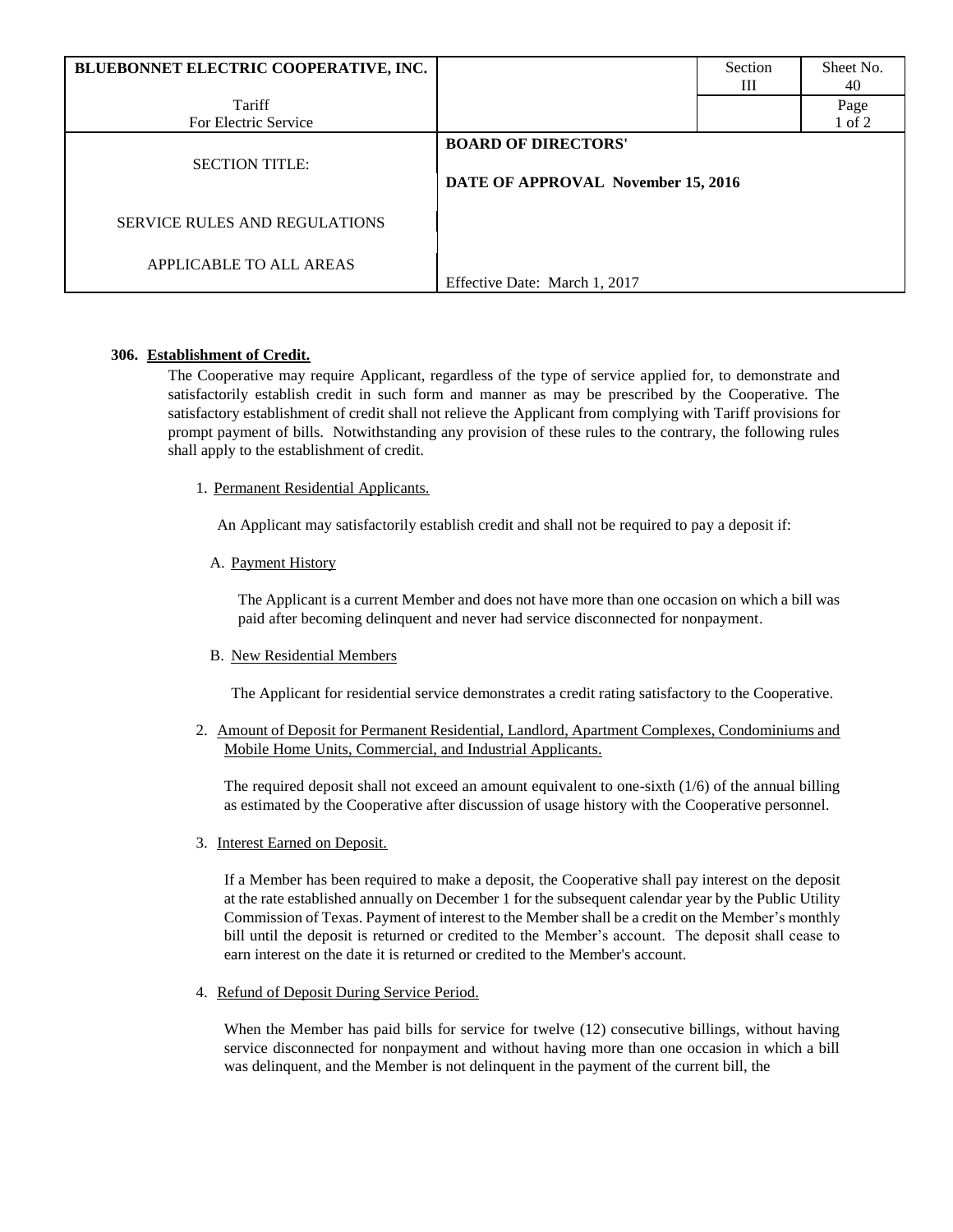| BLUEBONNET ELECTRIC COOPERATIVE, INC. |                                                                  | Section<br>Ш | Sheet No.<br>40.1 |
|---------------------------------------|------------------------------------------------------------------|--------------|-------------------|
| Tariff                                |                                                                  |              | Page              |
| For Electric Service                  |                                                                  |              | 2 of 2            |
| <b>SECTION TITLE:</b>                 | <b>BOARD OF DIRECTORS'</b><br>DATE OF APPROVAL November 15, 2016 |              |                   |
| <b>SERVICE RULES AND REGULATIONS</b>  |                                                                  |              |                   |
| APPLICABLE TO ALL AREAS               | Effective Date: March 1, 2017                                    |              |                   |

Cooperative shall promptly and automatically refund the deposit to the Member's bill. If the Member does not meet these refund criteria, the deposit and interest may be retained.

5. Request for Additional Deposit

If member is disconnected for non payment, Member maybe required to provide additional deposits prior to reconnection of service.

6. Reestablishment of Credit

Every Applicant who previously has been a Member of the Cooperative and whose service has been discontinued for nonpayment of bills, meter tampering or bypassing of meter shall be required, before service is rendered, to pay all amounts due the Cooperative in order to reestablish credit.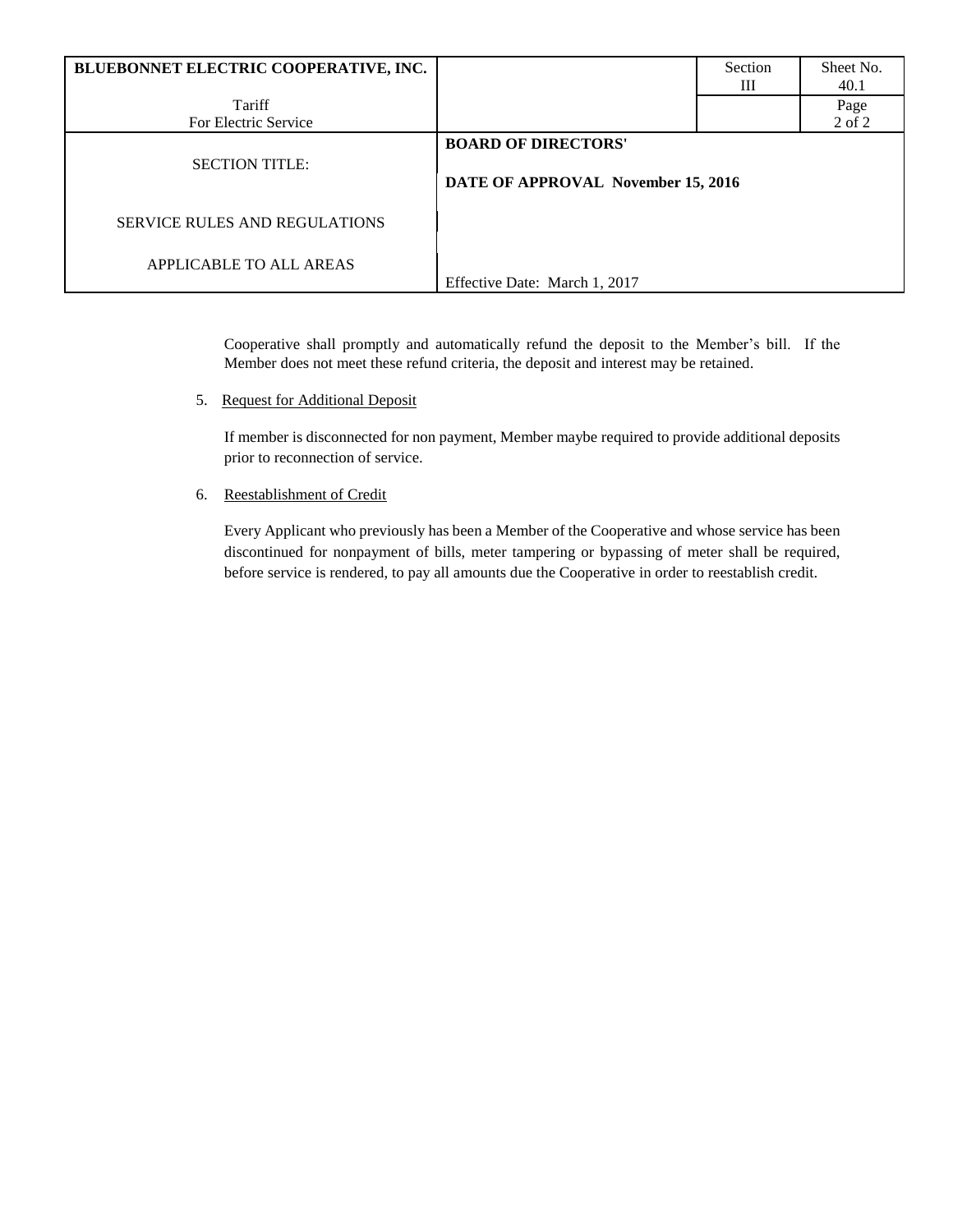| BLUEBONNET ELECTRIC COOPERATIVE, INC. |                                                                  | Section<br>Ш | Sheet No.<br>41 |
|---------------------------------------|------------------------------------------------------------------|--------------|-----------------|
| Tariff<br>For Electric Service        |                                                                  |              | Page<br>1 of 1  |
| <b>SECTION TITLE:</b>                 | <b>BOARD OF DIRECTORS'</b><br>DATE OF APPROVAL November 15, 2016 |              |                 |
| <b>SERVICE RULES AND REGULATIONS</b>  |                                                                  |              |                 |
| APPLICABLE TO ALL AREAS               | Effective Date: March 1, 2017                                    |              |                 |

## **307. Construction Specifications.**

- 1. All construction, except where modifications are necessary because of existing conditions, shall be in conformance with the specifications and drawings for transmission and distribution facilities developed by the National Electrical Safety Code (NESC) and the Rural Utility Services (RUS), United States Department of Agriculture. Any deviations from these specifications shall be in compliance with accepted standards of the industry.
- 2. The type of character of construction and the capacity required for an extension shall be determined by the Cooperative's Engineering Department.
- 3. The location of the extension origin and the route to be followed in the construction of an extension shall be determined by the Cooperative's Engineering Department after due consideration of the engineering problems involved with the objective of providing the best service possible. The origin need not necessarily be at the point on the existing distribution system most proximate to the applicant's premises, nor the route selected to be the shortest distance between origin and delivery point.
- 4. In cases where line extensions are constructed on poles jointly used by another utility, the investment chargeable to the extension shall be determined as though the necessary facilities were to be entirely constructed by the Cooperative without regard to the actual ownership of the jointly used poles.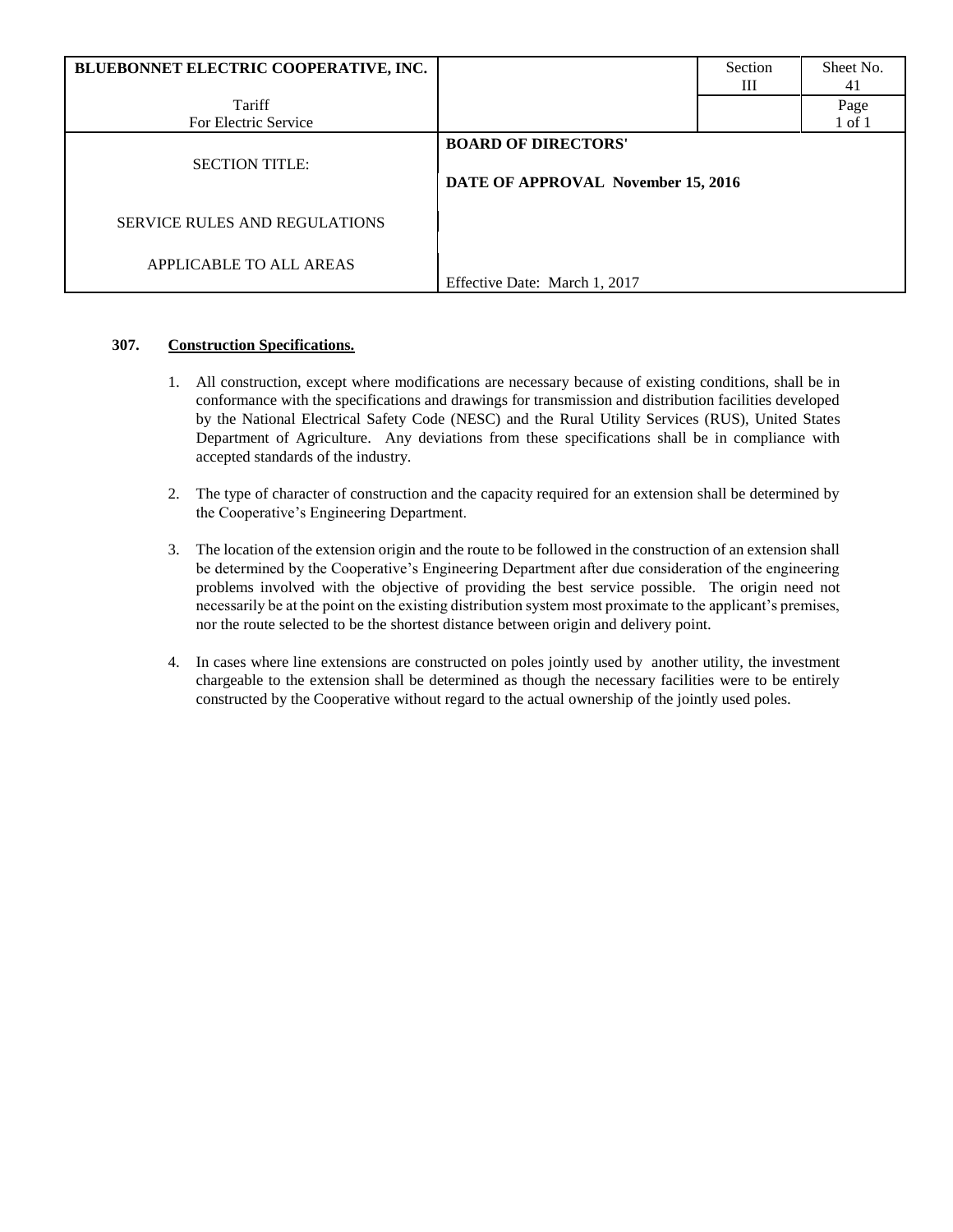| BLUEBONNET ELECTRIC COOPERATIVE, INC. |                                                                  | Section<br>Ш | Sheet No.<br>42 |
|---------------------------------------|------------------------------------------------------------------|--------------|-----------------|
| Tariff                                |                                                                  |              | Page            |
| For Electric Service                  |                                                                  |              | 1 of 2          |
| <b>SECTION TITLE:</b>                 | <b>BOARD OF DIRECTORS'</b><br>DATE OF APPROVAL November 15, 2016 |              |                 |
| <b>SERVICE RULES AND REGULATIONS</b>  |                                                                  |              |                 |
| APPLICABLE TO ALL AREAS               | Effective Date: March 1, 2017                                    |              |                 |

- **308. Liability.**
	- **1. THE COOPERATIVE SHALL NOT BE LIABLE FOR DAMAGES OCCASIONED BY INTERRUPTION, FAILURE TO COMMENCE DELIVERY, OR VOLTAGE, WAVE FORM, OR FREQUENCY FLUCTUATION CAUSED BY INTERRUPTION OR FAILURE OF SERVICE OR DELAY IN COMMENCING SERVICE DUE TO ACCIDENT TO OR BREAKDOWN OF PLANT, LINES OR EQUIPMENT, STRIKE, RIOT, ACT OF GOD, ORDER OF ANY COURT OR JUDGE GRANTED IN ANY BON-A-FIDE ADVERSE LEGAL PROCEEDINGS OR ACTION OR ANY ORDER OF ANY COMMISSION OR TRIBUNAL HAVING JURISDICTION, OR, WITHOUT LIMITATION BY THE PRECEDING ENUMERATION, ANY OTHER ACT OR THINGS DUE TO CAUSES BEYOND ITS CONTROL OR DUE TO THE NEGLIGENCE OF THE COOPERATIVE, ITS EMPLOYEES, OR CONTRACTORS, EXCEPT TO THE EXTENT THAT THE DAMAGES ARE OCCASIONED BY THE GROSS NEGLIGENCE OR WILLFUL MISCONDUCT OF THE COOPERATIVE.**
	- **2. THE MEMBER SHALL BE RESPONSIBLE FOR ANY INJURY TO PERSONS OR DAMAGE TO PROPERTY OCCASIONED BY OR CAUSED BY THE ACTS, OMISSIONS OR NEGLIGENCE OF THE MEMBER OR ANY OF THEIR AGENTS, EMPLOYEES, OR LICENSEES, IN INSTALLING, MAINTAINING, OPERATING, OR USING ANY OF MEMBERS' LINES, WIRES, EQUIPMENT, MACHINERY, OR APPARATUS, AND FOR INJURY AND DAMAGE CAUSED BY DEFECTS IN THE SAME.**
	- **3. THE COOPERATIVE SHALL NOT BE HELD LIABLE FOR INJURY TO PERSONS OR DAMAGE TO PROPERTY CAUSED BY IT LINES OR EQUIPMENT WHEN CONTACTED OR INTERFERED WITH BY GUY WIRES, ROPES, AERIAL WIRES, ATTACHMENTS, TREES, STRUCTURES, OR OTHER OBJECTS NOT THE PROPERTY OF THE COOPERATIVE WHICH CROSS OVER, THROUGH, OR IN CLOSE PROXIMITY TO THE COOPERATIVE'S LINES AND EQUIPMENT. THE COOPERATIVE SHOULD BE GIVEN ADEQUATE NOTICE BEFORE TREES OVERHANGING OR IN CLOSE PROXIMITY TO THE COOPERATIVE'S LINES OR EQUIPMENT ARE TRIMMED OR REMOVED, OR WHEN STACK GUYS, RADIO AERIALS, TELEVISION ANTENNAS, WIRES, ROPES, DRAIN PIPE STRUCTURES, OR OTHER SUCH OBJECTS ARE INSTALLED OR REMOVED NEAR THE COOPERATIVE'S LINES OR EQUIPMENT. THE COOPERATIVE ASSUMES NO LIABILITY WHATSOEVER REGARDLESS OF SUCH NOTICE.**
	- 4. **THE COOPERATIVE SHALL NOT BE HELD LIABLE FOR INJURY TO PERSONS OR DAMAGES TO EQUIPMENT AND PROPERTY CAUSED BY OTHERS**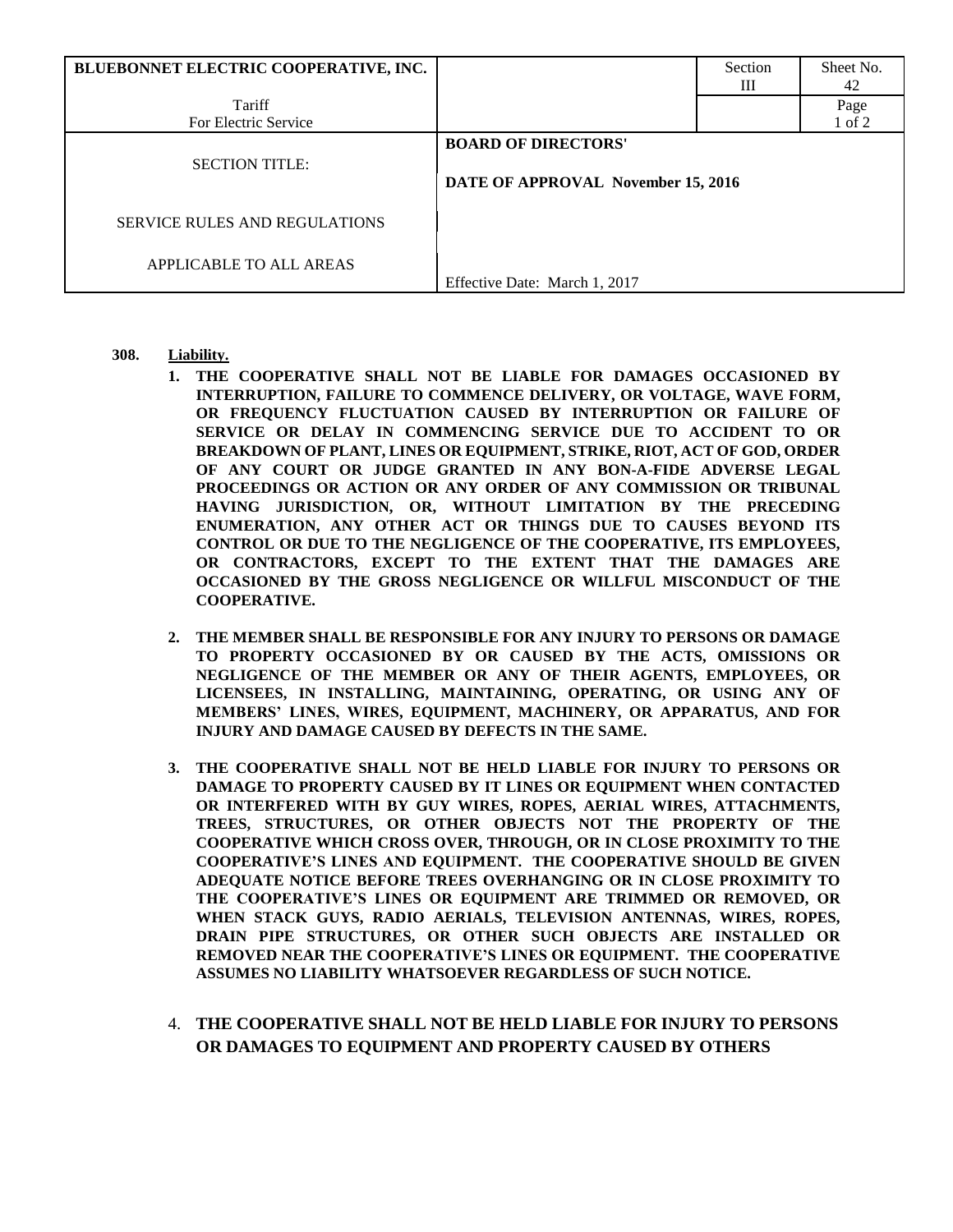| BLUEBONNET ELECTRIC COOPERATIVE, INC. |                                    | Section | Sheet No.  |
|---------------------------------------|------------------------------------|---------|------------|
|                                       |                                    | Ш       | 42.1       |
| Tariff                                |                                    |         | Page       |
| For Electric Service                  |                                    |         | $2$ of $2$ |
|                                       | <b>BOARD OF DIRECTORS'</b>         |         |            |
| <b>SECTION TITLE:</b>                 |                                    |         |            |
|                                       | DATE OF APPROVAL November 15, 2016 |         |            |
| <b>SERVICE RULES AND REGULATIONS</b>  |                                    |         |            |
| APPLICABLE TO ALL AREAS               |                                    |         |            |
|                                       | Effective Date: March 1, 2017      |         |            |

**MAKING USE OF THE COOPERATIVE'S RIGHT-OF-WAY AND EASEMENT. WHERE BURIED FACILITIES OF OTHER UTILITIES MAY CROSS OR RUN ADJACENT TO THE COOPERATIVE'S FACILITIES, WITHIN CLOSE PROXIMITY TO THE COOPERATIVE'S FACILITIES, THE COOPERATIVE WILL ACCEPT NO RESPONSIBILITY AND ASSUME NO LIABILITY FOR DAMAGES TO THE OTHERS' FACILITIES WHEN THE COOPERATIVE IS MAINTAINING, OPERATING, RELOCATING, REPLACING, OR OTHERWISE WORKING ON ITS FACILITIES.**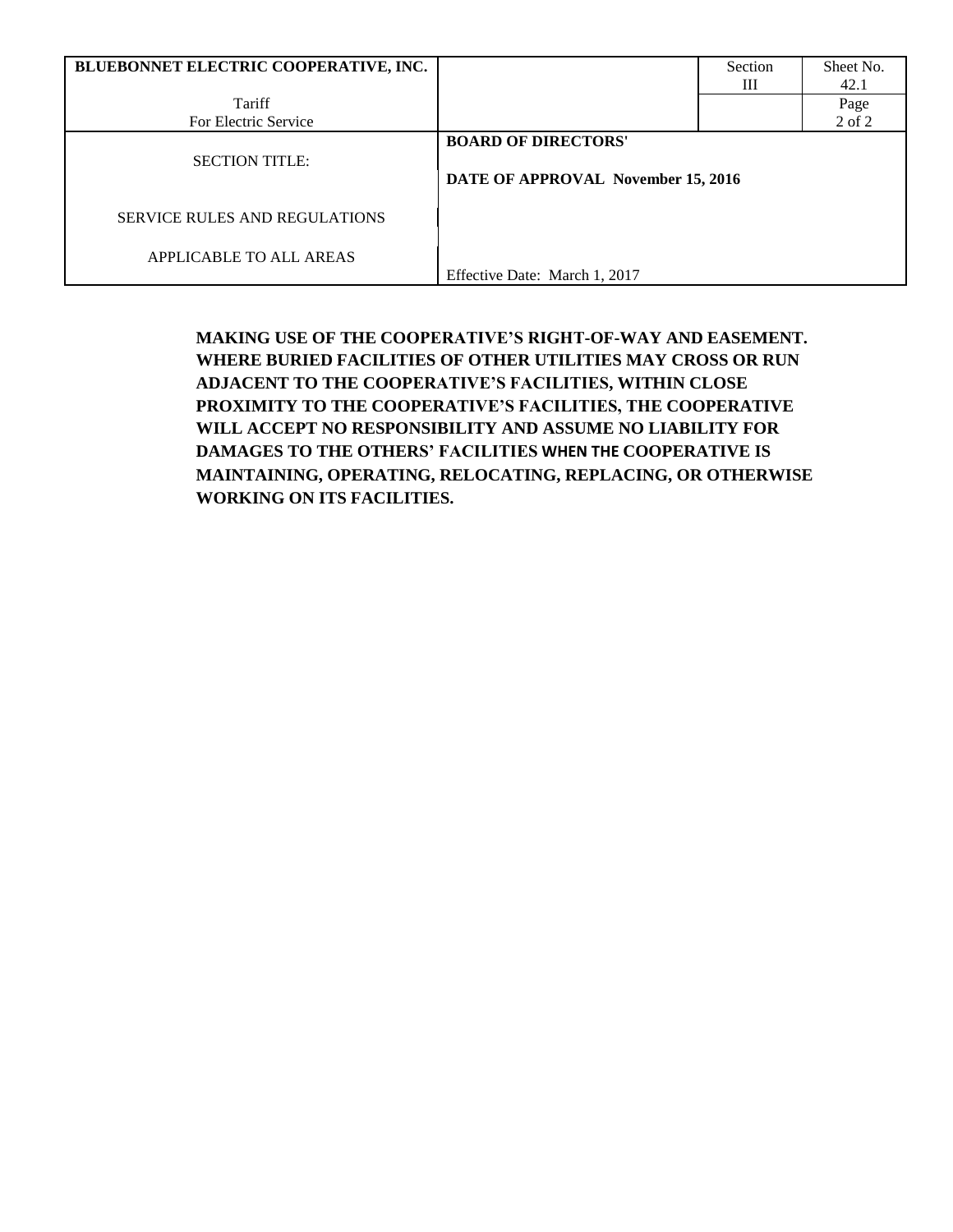| BLUEBONNET ELECTRIC COOPERATIVE, INC. |                                                                  | Section | Sheet No.  |
|---------------------------------------|------------------------------------------------------------------|---------|------------|
|                                       |                                                                  | Ш       | 43         |
| Tariff                                |                                                                  |         | Page       |
| For Electric Service                  |                                                                  |         | $1$ of $1$ |
| <b>SECTION TITLE:</b>                 | <b>BOARD OF DIRECTORS'</b><br>DATE OF APPROVAL November 15, 2016 |         |            |
| SERVICE RULES AND REGULATIONS         |                                                                  |         |            |
| APPLICABLE TO ALL AREAS               | Effective Date: March 1, 2017                                    |         |            |

#### **309. Continuity of Service**

The Cooperative will endeavor to supply electric service on a continuous basis, but it does not warrant that it will do so. It shall be the responsibility of the Member to install such single phase and three phase protective devices as are necessary to properly protect his equipment and property from damage in the event of electrical service failure and/or variations in voltage. **THE COOPERATIVE ACCEPTS NO RESPONSIBILITY AND ASSUMES NO LIABILITY FOR DAMAGE INCURRED BY THE MEMBER BY REASON OF THE COOPERATIVE'S FAILURE TO SUPPLY CONTINUOUS SINGLE PHASE OR THREE PHASE ELECTRIC SERVICE OR FOR ANY VOLTAGE FLUCTUATIONS.** 

When a Member may be operating or has installed computer equipment, the Member shall be responsible for installing such protective devices to protect the computer equipment from interruptions of service, voltage fluctuations, lightning-related disturbances, and system disturbances that may affect the operation of the equipment and/or cause the loss of information stored on the equipment.

When power fails, it is the responsibility of the Member to determine that the failure is not the result of the Member's wiring or apparatus before notifying the Cooperative. Where a Member may own or make use of semi-inhabited facilities (Example: weekend cabins, hunting cabins, lake cabins, weekend farm and ranch homes), the Cooperative neither accepts nor assumes any liability in the event that power may be interrupted and not restored at these locations. No charge will be made for those failures attributed to the Cooperative; however, if it is found the fault is in the Member's fuses, multi-breaker(s) or wiring, then the Member will be assessed a \$55.00 service fee, together with any applicable taxes. No repairs on the Member's side of the meter will be made by Cooperative employees or contractors.

In order to make repairs to, or changes in, the Cooperative's facilities for supply of electric service, the Cooperative reserves the right, without incurring any liability therefor, to suspend service without notice to the Member for such periods as may be reasonably necessary.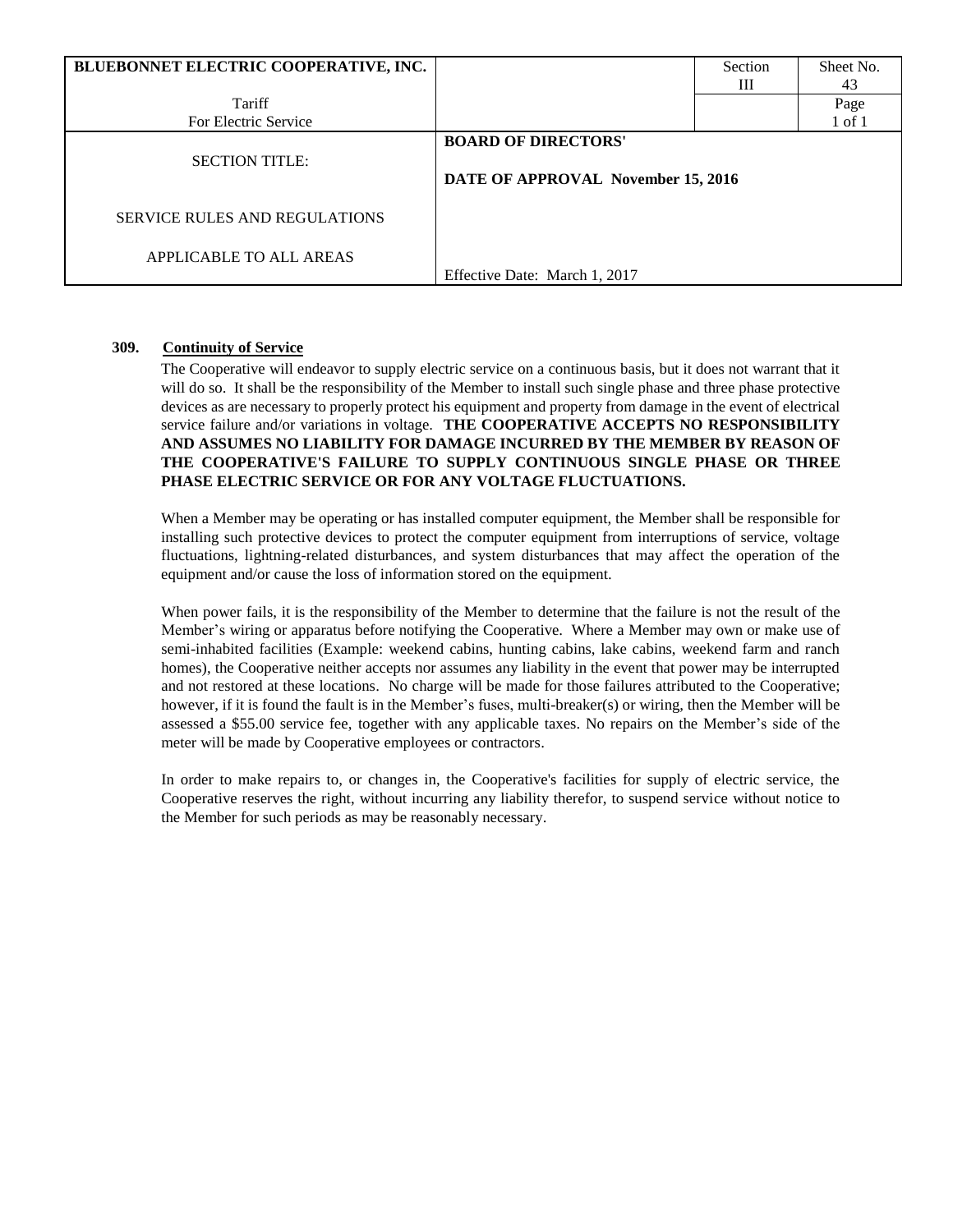| BLUEBONNET ELECTRIC COOPERATIVE, INC. |                                                                  | Section<br>Ш | Sheet No.<br>44    |
|---------------------------------------|------------------------------------------------------------------|--------------|--------------------|
| Tariff<br>For Electric Service        |                                                                  |              | Page<br>$1$ of $1$ |
| <b>SECTION TITLE:</b>                 | <b>BOARD OF DIRECTORS'</b><br>DATE OF APPROVAL November 15, 2016 |              |                    |
| <b>SERVICE RULES AND REGULATIONS</b>  |                                                                  |              |                    |
| APPLICABLE TO ALL AREAS               | Effective Date: March 1, 2017                                    |              |                    |

# **310. Member Complaints.**

The Cooperative shall make a full and prompt investigation of all complaints made by its Members by letter, e-mail, telephone, or in person. Complaints received from other organizations such as the Public Utility Commission of Texas, assistance agencies, cities, etc., will receive the same consideration. A record shall be maintained of all complaints received that are not resolved immediately and shall include the name and service address of the Member, mailing address (if different than service address), the date and subject of the complaint, and resolution made thereof. This record shall be maintained for a period of two years.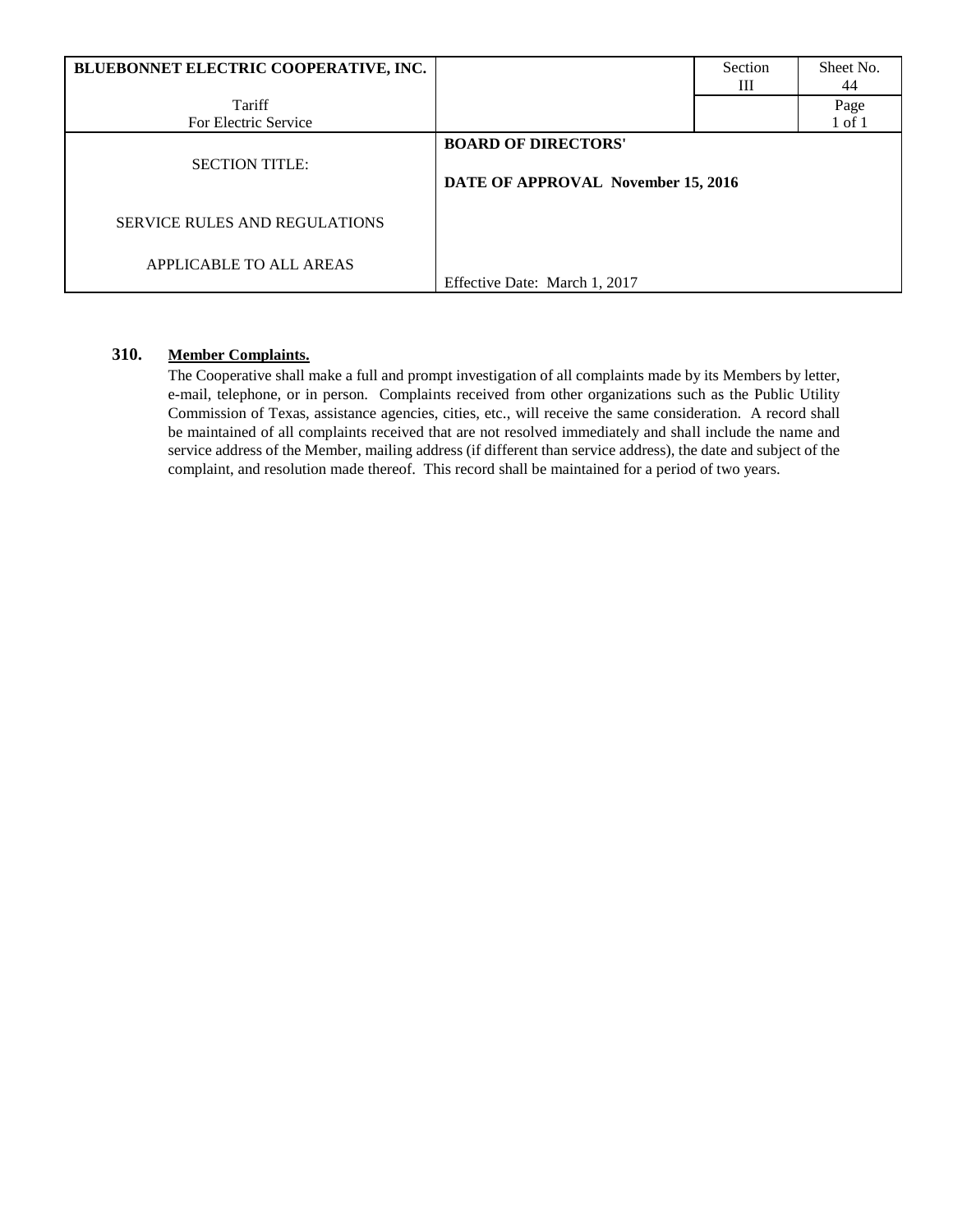| BLUEBONNET ELECTRIC COOPERATIVE, INC. |                                                                 | Section | Sheet No. |
|---------------------------------------|-----------------------------------------------------------------|---------|-----------|
|                                       |                                                                 | Ш       | 45        |
| Tariff                                |                                                                 |         | Page      |
| For Electric Service                  |                                                                 |         | 1 of 3    |
| <b>SECTION TITLE:</b>                 | <b>BOARD OF DIRECTORS'</b><br>DATE OF APPROVAL January 24, 2017 |         |           |
| <b>SERVICE RULES AND REGULATIONS</b>  |                                                                 |         |           |
| APPLICABLE TO ALL AREAS               | Effective Date: March 1, 2017                                   |         |           |

## **311. Extension Policies.**

#### A. Temporary Service

Applicants that request temporary electrical service (generally 24 months or less) shall pay a nonrefundable contribution-in-aid-to-construction (CIAC) for all line extension and removal costs to serve a specific location.

B. General Service/Non-Residential Service

Applicants pay a non-refundable CIAC for all estimated line extension costs greater than \$350 per service.

C. General Service/Residential and Single-Phase Commercial Service

Applicants pay a non-refundable CIAC for all estimated line extension costs greater than \$1,950 per service.

A one-time refund of thirty percent (30%)of the payment made under this section may be made under the following conditions:

- 1. The CIAC payment from the Member is for overhead residential service \$7,000.00;
- 3. The line constructed under the CIAC payment is utilized to serve another Member within three years; and
- 4. The Member requests the refund on the proper form within 90 days of completion of the line. **All requests for refund will be verified before any refund is made.**

The refund is forfeited if the Member who paid the CIAC no longer owns the property.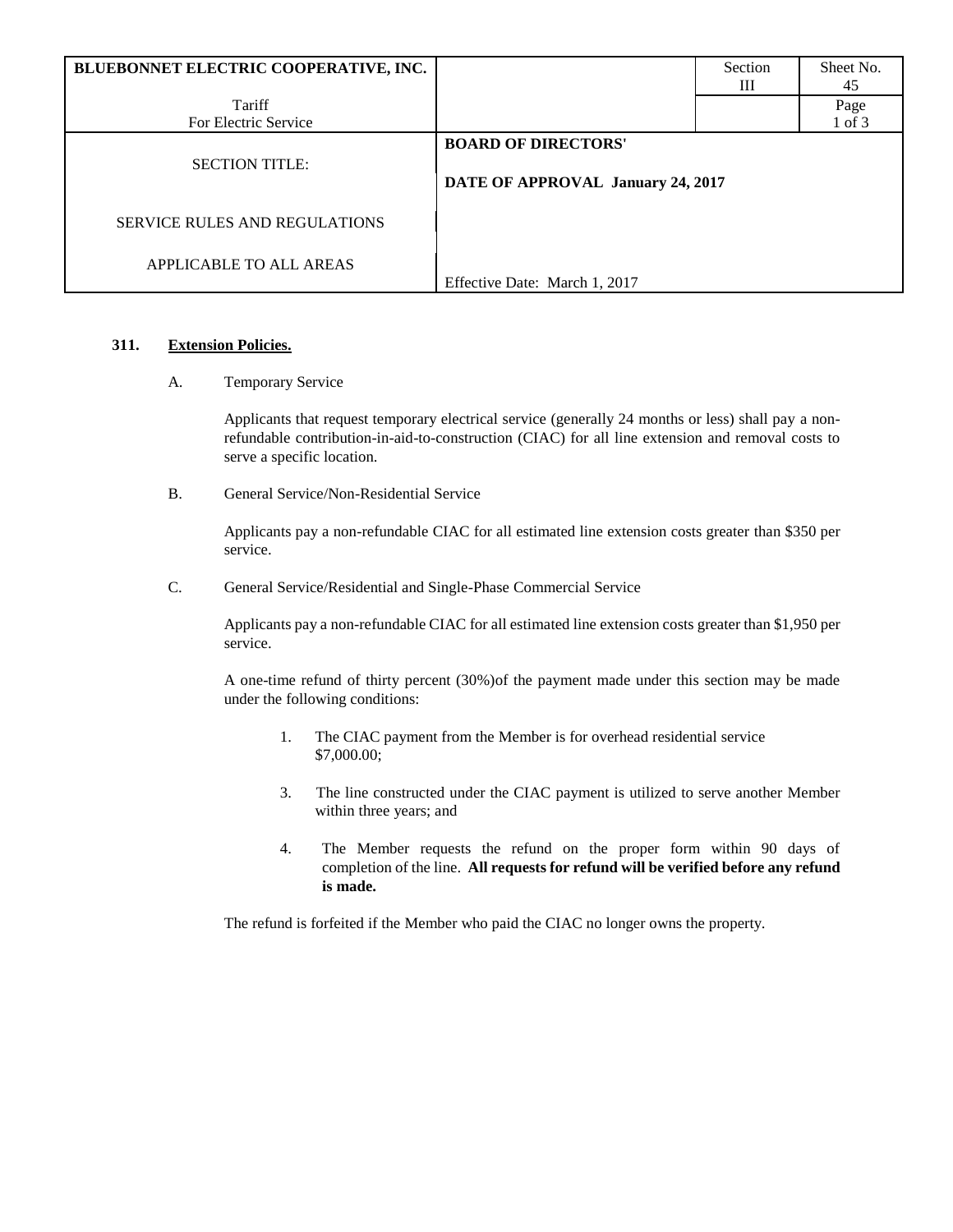| BLUEBONNET ELECTRIC COOPERATIVE, INC. |                                   | Section | Sheet No.  |
|---------------------------------------|-----------------------------------|---------|------------|
|                                       |                                   | Ш       | 45.1       |
| Tariff                                |                                   |         | Page       |
| For Electric Service                  |                                   |         | $2$ of $3$ |
|                                       | <b>BOARD OF DIRECTORS'</b>        |         |            |
| <b>SECTION TITLE:</b>                 |                                   |         |            |
|                                       | DATE OF APPROVAL January 24, 2017 |         |            |
|                                       |                                   |         |            |
| SERVICE RULES AND REGULATIONS         |                                   |         |            |
|                                       |                                   |         |            |
| APPLICABLE TO ALL AREAS               |                                   |         |            |
|                                       | Effective Date: March 1, 2017     |         |            |
|                                       |                                   |         |            |

#### D. Subdivisions or Other Residential Developments

Applicants pay a non-refundable CIAC for all estimated line extension costs greater than \$1,950 per service.

Each multi-unit dwelling of four (4) units or less will be charged a non-refundable CIAC for all estimated line extension costs greater than \$1950.00.

Apartment buildings and multi-unit dwellings of more than four (4) units will be charged as determined on a case-by-case basis, based on the Applicant's projected energy usage patterns and expected life of business, not to exceed 30 years.

E. Pumping, Three-Phase Commercial and Large Power Service

Applicants pay a non-refundable CIAC for all estimated line extension costs greater than the calculated construction allowance for each individual new service.

The calculated construction allowance shall be determined on a case-by-case basis based on the applicant's projected energy usage patterns and expected life of their business, not to exceed 30 years.

F. Motor Loads Greater than 25hp

Service to motor loads greater than 25 horsepower, whether service is to an individual motor, several motors, or motors and non-motor load, are subject to approval by Bluebonnet's Engineering Department and will require applicants to pay line extension fees consistent with section 311C.

G. Relocate Existing Electrical Facilities

Applicants shall pay a non-refundable CIAC for all costs associated with facility relocations, restakes and upgrades.

H. Route Modifications

Cooperative design personnel, in their sole discretion, shall have the ability to determine the most feasible route for a line extension. A Member may request modifications to the route selection, and should the requested route be approved, the Member shall be responsible for the full cost of the requested modifications.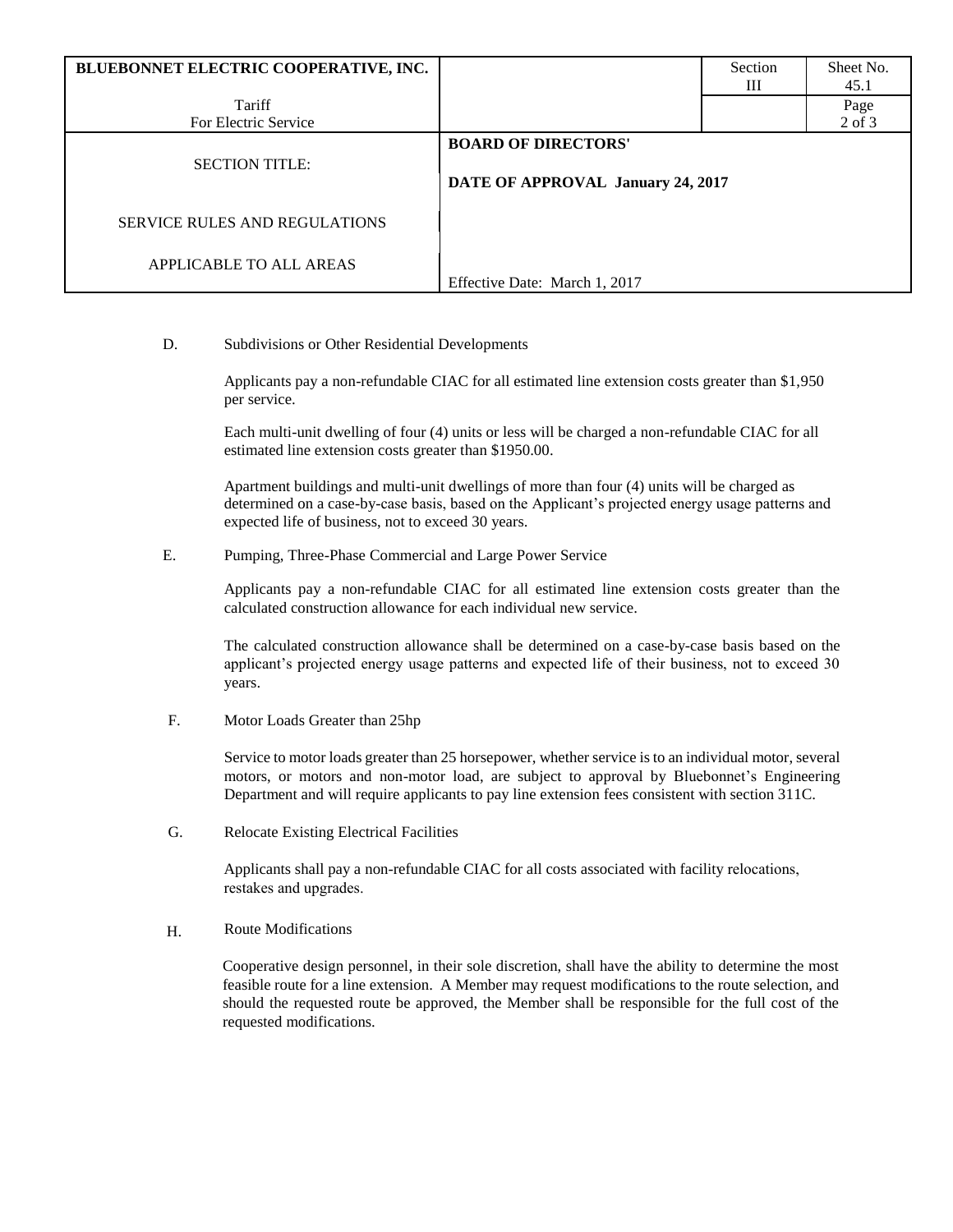| BLUEBONNET ELECTRIC COOPERATIVE, INC. |                                                              | Section<br>Ш | Sheet No.<br>46    |
|---------------------------------------|--------------------------------------------------------------|--------------|--------------------|
| Tariff<br>For Electric Service        |                                                              |              | Page<br>$1$ of $1$ |
| <b>SECTION TITLE:</b>                 | <b>BOARD OF DIRECTORS'</b><br>DATE OF APPROVAL June 20, 2017 |              |                    |
| <b>SERVICE RULES AND REGULATIONS</b>  |                                                              |              |                    |
| APPLICABLE TO ALL AREAS               | Effective Date: August 1, 2017                               |              |                    |

I. Dually Certificated Service Territory:

Applicants for service in dually certificated service territory will pay a non-refundable CIAC consistent with the aforementioned policies for their specific rate class. However, at Bluebonnet's discretion, an applicant's contribution may be determined via the more precise construction allocation calculations that are used for Pumping, Three-Phase Commercial, and Large Power Service.

J. Idle Service Billing.

An applicant for electric service who the Cooperative has made electric service available to shall have the premises wired and ready to begin consumption within thirty (30) days thereafter. Applicant shall pay the service availability charge for electricity contracted until they become a Member and pay in accordance with current Tariff whether or not a meter has been connected. The Member shall be responsible for notifying the Cooperative should they no longer require the meter or idle service. No refunds shall be issued for idle service or non-consumption meters. This rule is designed to take care of situations where the Cooperative has incurred expense in making electricity available and the Applicant unduly delays consumption.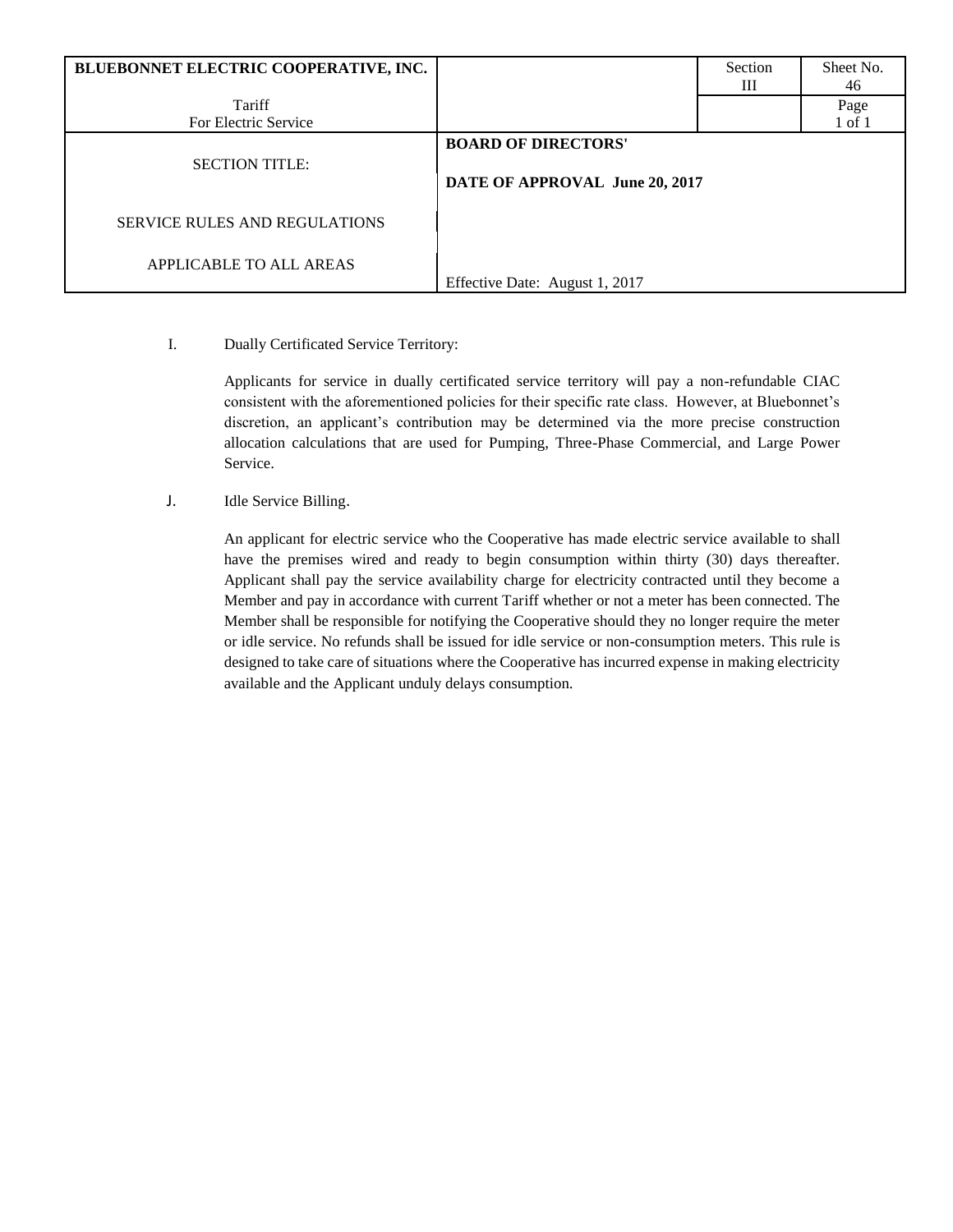| BLUEBONNET ELECTRIC COOPERATIVE, INC. |                                                              | Section<br>Ш | Sheet No.<br>46    |
|---------------------------------------|--------------------------------------------------------------|--------------|--------------------|
| Tariff<br>For Electric Service        |                                                              |              | Page<br>$1$ of $1$ |
| <b>SECTION TITLE:</b>                 | <b>BOARD OF DIRECTORS'</b><br>DATE OF APPROVAL June 20, 2017 |              |                    |
| <b>SERVICE RULES AND REGULATIONS</b>  |                                                              |              |                    |
| APPLICABLE TO ALL AREAS               | Effective Date: August 1, 2017                               |              |                    |

# **312. Power Production and Cogeneration**

Sections 312 – 316 of this tariff apply to the interconnection and parallel operation of all qualifying power generating installations with the purpose of selling wholesale electricity to the Cooperative or to shave load, as well as to provide electric service to such generating installations. Any member owning or operating a qualifying Power Generating Installation shall be referred to as "Producer." It is the intent of the Cooperative to encourage and allow Producers to install Distributed Generation (DG) provided the Producer's Distributed Generation facility does not adversely affect the Cooperative. If any part of these sections shall be in conflict with any other provision of this Tariff, these sections shall control. By agreement, the Cooperative and Producer may establish additional or different terms, conditions, or rates for the sale or purchase of electricity.

For the purpose of Sections 312 – 316 of this Tariff, "Distributed Generation" (DG) means an electrical generating facility located at a Producer's point of delivery (point of common coupling) of ten megawatts (MW) or less and connected at a voltage less than 60 kilovolts (kV) that may be connected in parallel operation to the utility system and produces power by the use of renewable energy technology that exclusively relies on an energy source naturally regenerated over a short time and derived directly from the sun, wind, water, or other natural movements and mechanisms of the environment.

For the purpose of Sections 312 – 316 of this Tariff, the term "Renewable Net Metering Producer" shall mean a Producer that operates on-site Distributed Generation that was installed prior to August 1, 2017.

For the purpose of Sections 312 – 316 of this Tariff, the term "Renewable Producer" shall mean a Producer that operates on-site Distributed Generation of under 50 kW .

For the purpose of Sections 312 – 316 of this Tariff, the term "Renewable Wholesale Producer" shall mean a Producer that operates a Distributed Generation facility that is 50 kW or greater, unless otherwise approved by the Cooperative.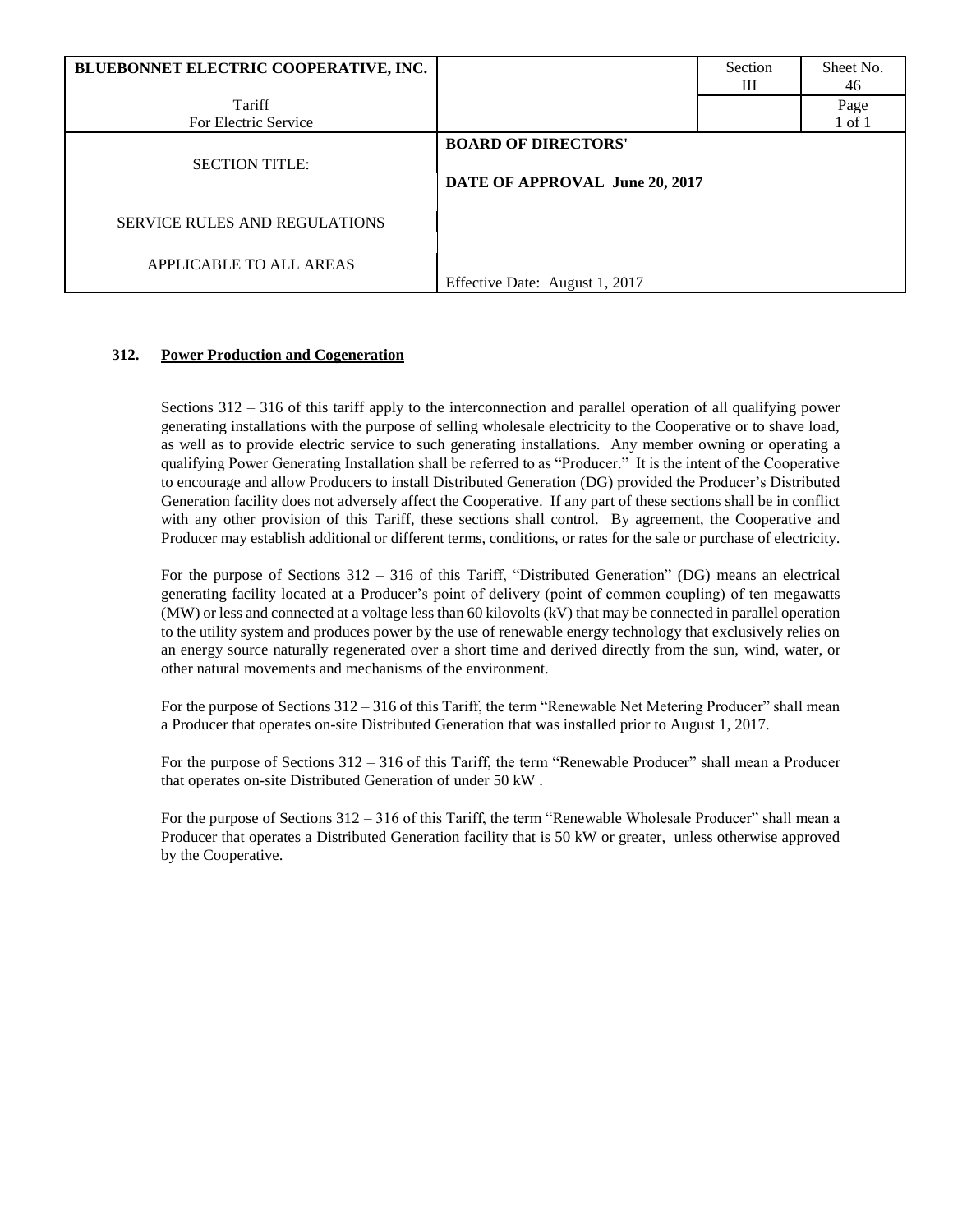| BLUEBONNET ELECTRIC COOPERATIVE, INC. |                                                              | Section<br>Ш | Sheet No.<br>47 |
|---------------------------------------|--------------------------------------------------------------|--------------|-----------------|
| Tariff                                |                                                              |              | Page            |
| For Electric Service                  |                                                              |              | 1 of 4          |
| <b>SECTION TITLE:</b>                 | <b>BOARD OF DIRECTORS'</b><br>DATE OF APPROVAL June 20, 2017 |              |                 |
| <b>SERVICE RULES AND REGULATIONS</b>  |                                                              |              |                 |
| APPLICABLE TO ALL AREAS               | Effective Date: August 1, 2017                               |              |                 |

## **313. Obtaining Interconnection**

Any Producer desiring to interconnect with the Cooperative's system shall meet the following requirements. These requirements are conditions precedent to any obligation of the Cooperative to interconnect or provide any form of electric utility service.

A. Comply with the Tariff

Producer must meet all Cooperative membership and service requirements, apply for interconnection by completing and executing an appropriate Agreement for Interconnection and Parallel Operation, provide an easement satisfactory to the Cooperative, and otherwise comply with the Tariff and any other applicable rules, regulations, policies and/or Bylaws of the Cooperative.

## B. Provide Information

Producer shall submit a plan showing the electric design of the Distributed Generation facility including interconnection requirements, size, operational plans, and equipment for interconnection with the Cooperative's system. Producer shall also provide such additional information as may be reasonably required by the Cooperative. In the event the Producer's plan involves the use of nonstandard equipment or design techniques, the Cooperative may require such plan be approved by a registered professional engineer at Producer's expense.

Cooperative will review the application and accompanying documents, plans, specifications, and other information provided and will return an interconnection analysis to the Producer within 60 days of receipt of final plans and specifications. Any review or acceptance of such plan by the Cooperative shall not impose any liability on the Cooperative and does not guarantee the adequacy of Producer's equipment to perform its intended function. The Cooperative disclaims any expertise or special knowledge relating to the design or performance of Distributed Generation facilities and does not warrant the efficiency, cost-effectiveness, safety, durability or reliability of generating installations.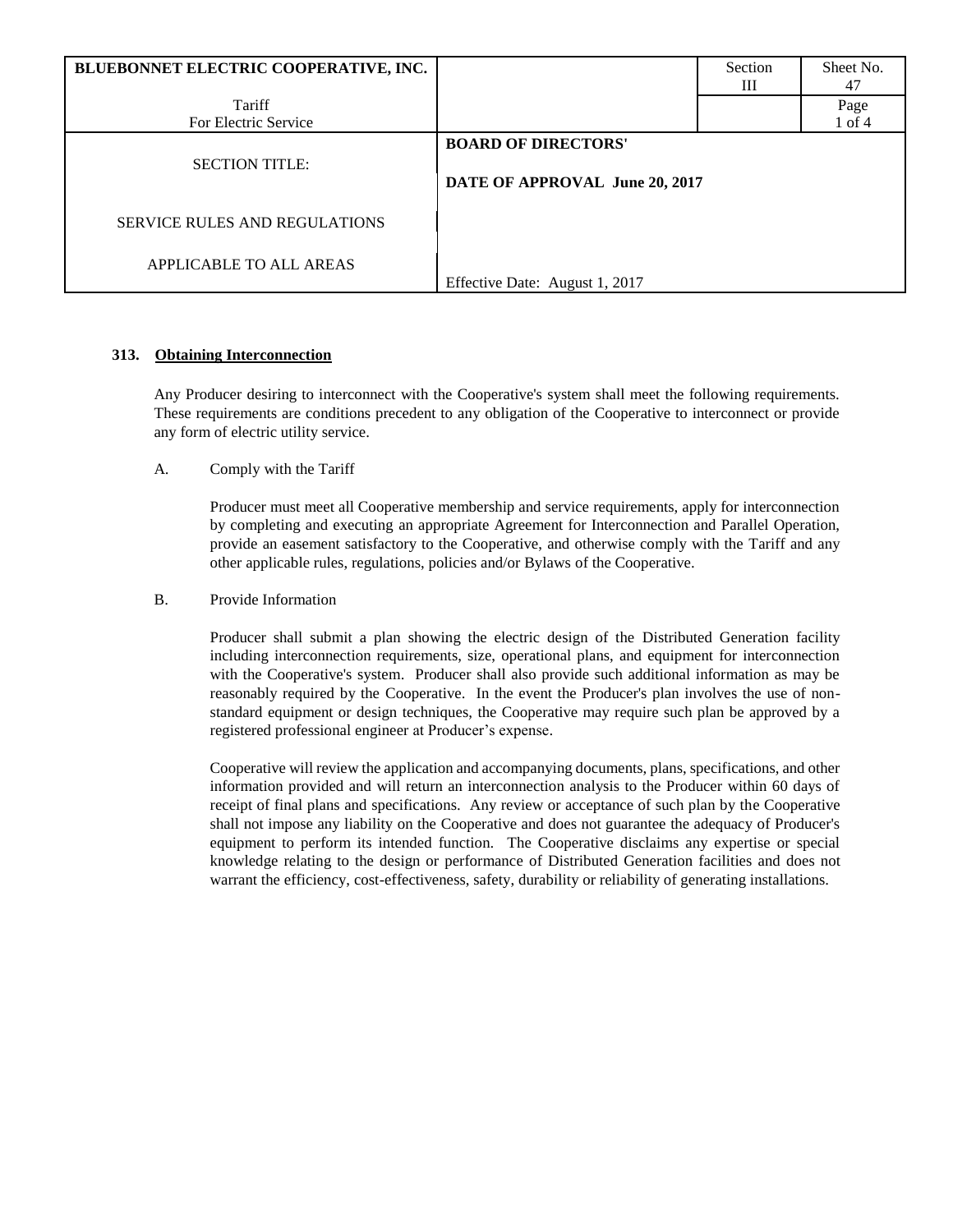| BLUEBONNET ELECTRIC COOPERATIVE, INC.                           |                                                              | Section | Sheet No.  |
|-----------------------------------------------------------------|--------------------------------------------------------------|---------|------------|
|                                                                 |                                                              | Ш       | 47.1       |
| Tariff                                                          |                                                              |         | Page       |
| For Electric Service                                            |                                                              |         | $2$ of $4$ |
| <b>SECTION TITLE:</b>                                           | <b>BOARD OF DIRECTORS'</b><br>DATE OF APPROVAL June 20, 2017 |         |            |
| <b>SERVICE RULES AND REGULATIONS</b><br>APPLICABLE TO ALL AREAS | Effective Date: August 1, 2017                               |         |            |

# C. Engineering Studies and Study Fees

The Cooperative may conduct engineering studies, service studies, coordination studies and/or utility system impact studies prior to interconnection of a DG facility. The scope of any such studies shall be based on the characteristics of the particular DG facility to be interconnected and the Cooperative's system at the specific proposed location. Studies may be conducted by a qualified third party that has been approved by the Cooperative. An estimate of the study cost and an estimate of the time required to complete the study will be provided to the Producer in advance. The Producer shall pay the cost of the study and/or fees that are provided in the estimate within 15 days prior to the study.

For Renewable Wholesale Producers, the Cooperative's power supplier and other entities may require additional information and may require additional engineering analysis and/or additional fees where applicable. Renewable Wholesale Producers are required to follow all ERCOT protocol requirements.

#### D. Payment for Extension of Cooperative's Facilities

Producer shall comply with conditions for extensions of the Cooperative's distribution system as may be determined by the Cooperative in accordance with the following extension policy: If an extension of Cooperative's distribution system is required for sale or receipt of electric energy to or from a Distributed Generation facility, whether or not in conjunction with another use, the Cooperative shall exercise prudent judgment in determining the conditions under which such extension will be made. Each case shall be viewed individually considering (1) cost to provide service, (2) longevity of the load, (3) annual load factor, (4) possibility of other loads developing along the proposed line extension, (5) longevity, capacity, and dependability of power to be received by the Cooperative, (6) anticipated annual revenue, and (7) compatibility with planned system improvements.

The Cooperative may require Producer to pay a CIAC that equals the amount of material and labor necessary to construct electric facilities to Producer.

## E. Provide Liability Insurance

Except for a Producer of Distributed Generation of less than one megawatt, Producer shall furnish a certificate from Producer's insurance carrier showing liability insurance satisfactory to the Cooperative including contractual liability insurance covering indemnity agreements, which insures Producer against all claims for property damage and for personal injury or death arising out of, resulting from or in any manner connected with the installation, operation and maintenance of the Producer's generating equipment. The certificate shall name the Cooperative as an additional insured and also provide that the insurance policy will not be changed or cancelled during its term without thirty (30) days written notice to the Cooperative.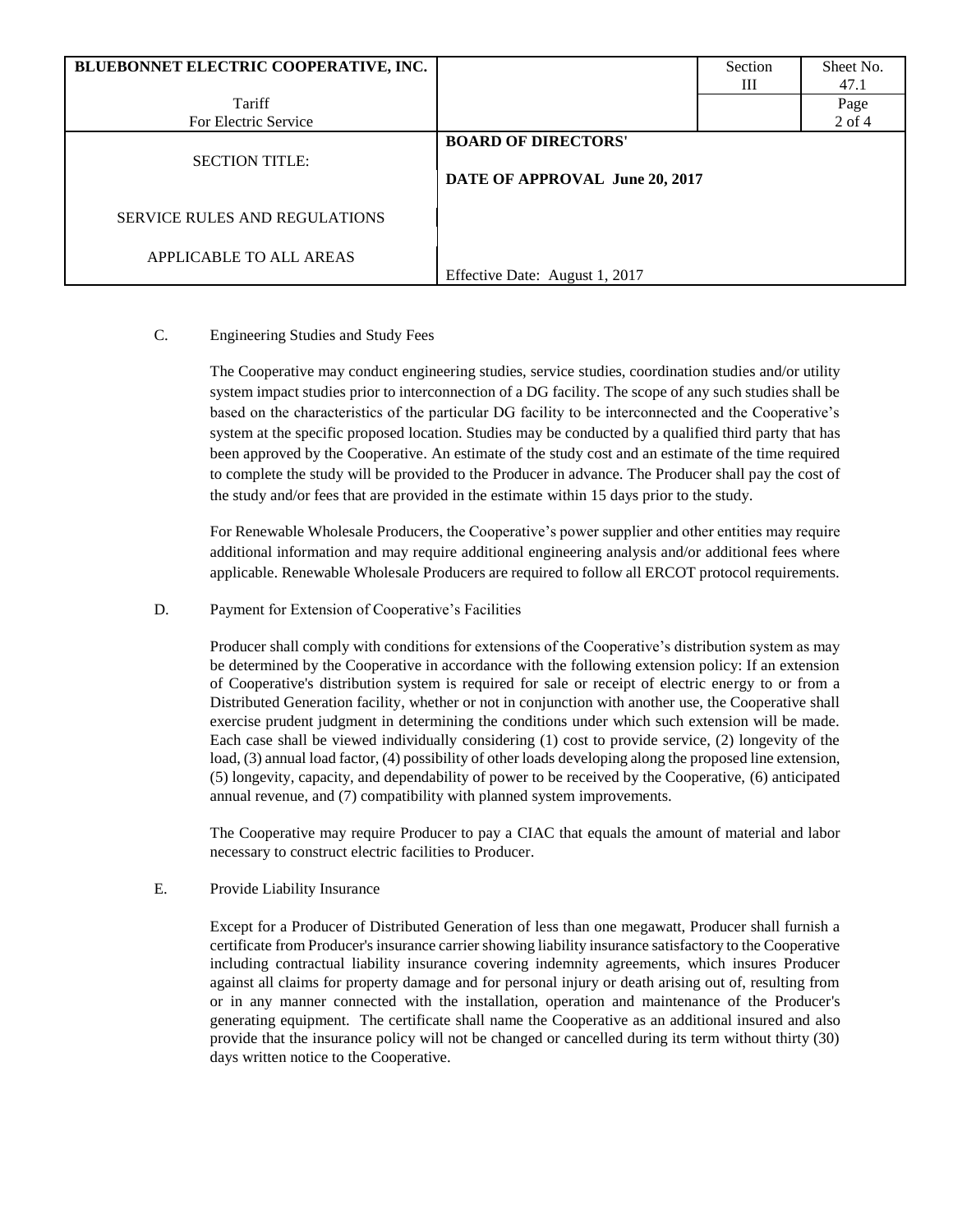| BLUEBONNET ELECTRIC COOPERATIVE, INC. |                                                              | Section | Sheet No. |
|---------------------------------------|--------------------------------------------------------------|---------|-----------|
|                                       |                                                              | Ш       | 47.2      |
| Tariff                                |                                                              |         | Page      |
| For Electric Service                  |                                                              |         | 3 of 4    |
| <b>SECTION TITLE:</b>                 | <b>BOARD OF DIRECTORS'</b><br>DATE OF APPROVAL June 20, 2017 |         |           |
| <b>SERVICE RULES AND REGULATIONS</b>  |                                                              |         |           |
| APPLICABLE TO ALL AREAS               | Effective Date: August 1, 2017                               |         |           |

#### F. Sign Agreements

Producer shall sign and deliver to the Cooperative an Agreement for Interconnection and Parallel Operation as well as the Distributed Generation Worksheet specified within the Interconnection and Parallel Operation Agreement.

G. Complete Construction

Producer shall construct the Distributed Generation facility and install a disconnect switch and other protective equipment as may be reasonably required by the Cooperative to protect its personnel, facilities, general public and operations.

H. Comply with Laws, Policies, Standards, and Specifications

Producer shall comply with Federal, State, and local laws, ordinances and regulations applicable to Distributed Generation facilities. The Producer is responsible for and must follow the Cooperative's Tariffs, line extension policies, the policies and procedures of the Cooperative's power supplier where applicable, and the policies and procedures of the Cooperative's transmission service provider where applicable. The producer is responsible for and must follow the current Institute of Electrical and Electronics Engineers (IEEE) 1547 Standard Guide for Distributed Generation Interconnection, other applicable IEEE standards, the current National Electric Code (NEC) 690, and applicable ANSI standards.

I. Notify Cooperative

Producer shall notify the Cooperative in writing at least thirty (30) days in advance of energizing the Distributed Generation facility and permit the Cooperative to inspect and test protective equipment.

J. Modification of Distributed Generation Facility

Producer shall notify the Cooperative in writing at least 30 days in advance of making any changes to Producer's Distributed Generation facility. Any changes to a Distributed Generation Facility that modifies the Producer's Interconnection and Parallel Operation Agreement by a "Renewable Net Metering Producer" shall at Bluebonnet's determination, require a new Interconnection and Parallel Operation Agreement, which must be submitted by Producer for approval.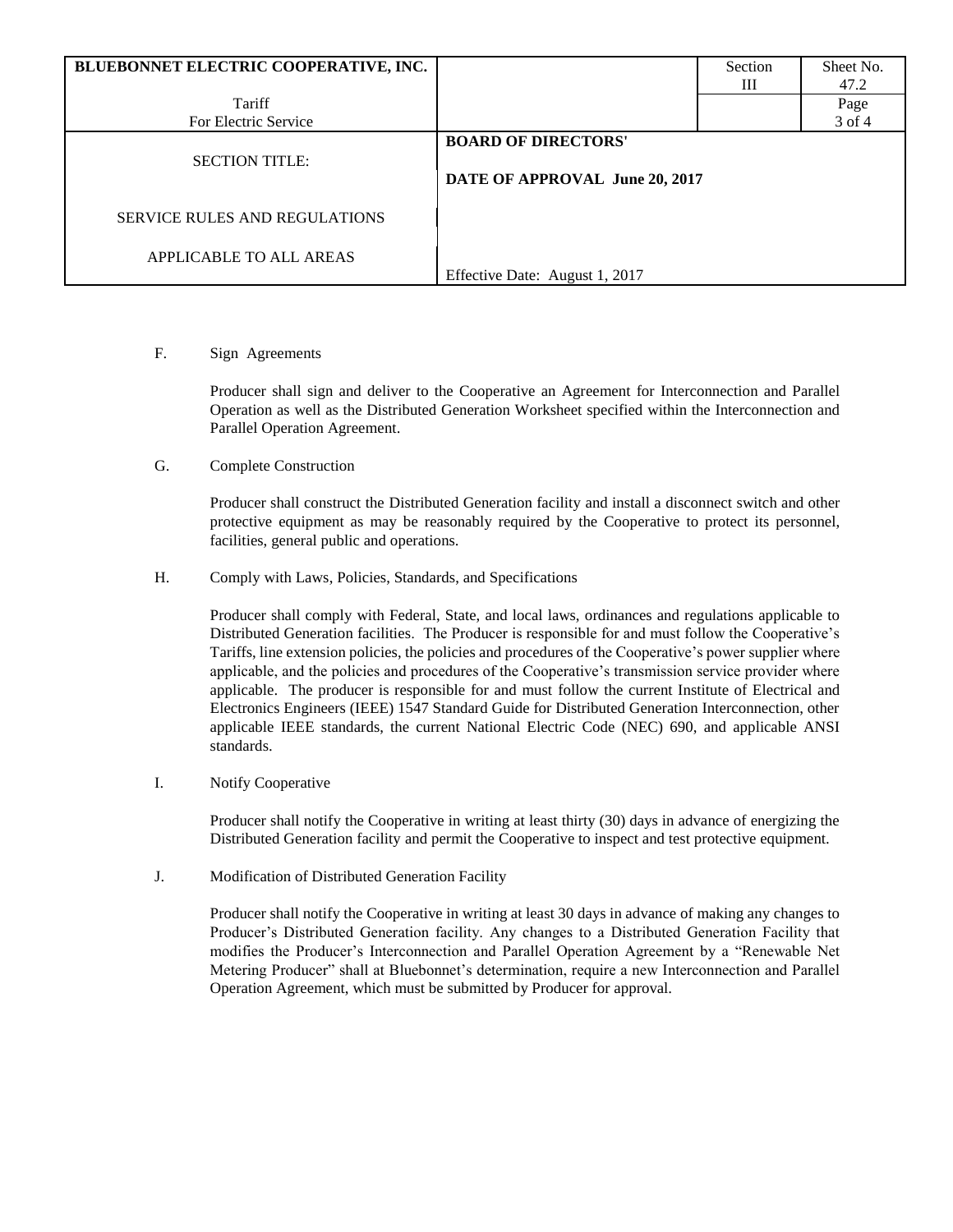| BLUEBONNET ELECTRIC COOPERATIVE, INC. |                                                              | Section<br>Ш | Sheet No.<br>47.2 |
|---------------------------------------|--------------------------------------------------------------|--------------|-------------------|
|                                       |                                                              |              |                   |
| Tariff                                |                                                              |              | Page              |
| For Electric Service                  |                                                              |              | 3 of 4            |
| <b>SECTION TITLE:</b>                 | <b>BOARD OF DIRECTORS'</b><br>DATE OF APPROVAL June 20, 2017 |              |                   |
| <b>SERVICE RULES AND REGULATIONS</b>  |                                                              |              |                   |
| APPLICABLE TO ALL AREAS               | Effective Date: August 1, 2017                               |              |                   |

## K. Eliminate Conditions Preventing Interconnection

In the event that it comes to the attention of the Cooperative that there are conditions preventing safe interconnection and proper parallel operation, it shall notify the Producer and Producer shall not interconnect and/or initiate parallel operation until such conditions are corrected. Producer shall notify the Cooperative in writing at least thirty (30) days in advance of re-energizing the Distributed Generation facility and permit the Cooperative to inspect and test Producer's equipment.

The foregoing are conditions precedent to any obligation of the Cooperative to interconnect or provide any form of electric utility service. Failure to comply with any provision herein may result in the disconnection of Electric Utility Service and/or the disconnection of the DG Facility from the Cooperative's system. Any re-connect by the member without proper authorization will be subject to the fees applicable under meter tampering, Section 302.F. of the Tariff.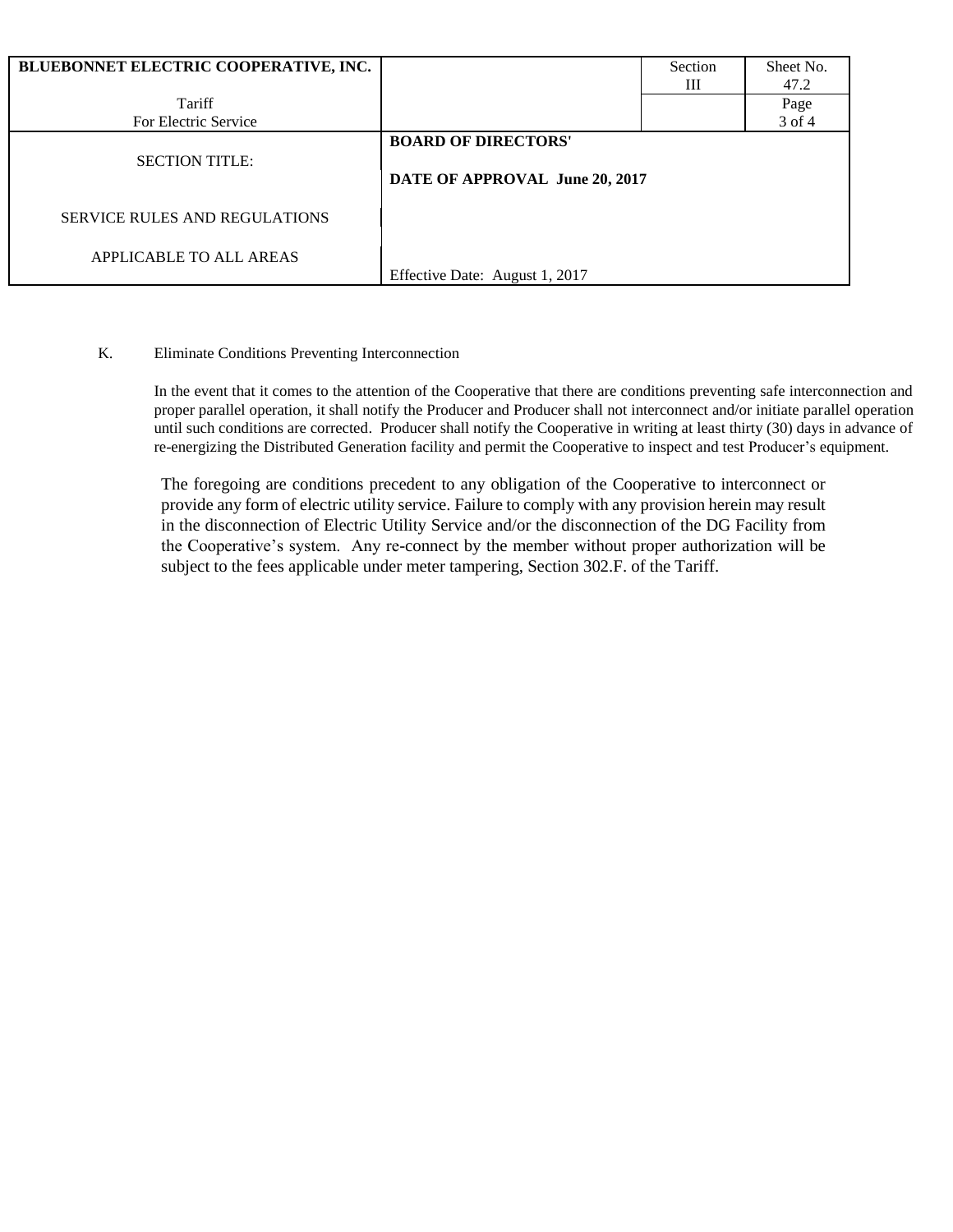| BLUEBONNET ELECTRIC COOPERATIVE, INC. |                                                              | Section | Sheet No.  |
|---------------------------------------|--------------------------------------------------------------|---------|------------|
| Tariff                                |                                                              | Ш       | 48<br>Page |
| For Electric Service                  |                                                              |         | $1$ of $6$ |
| <b>SECTION TITLE:</b>                 | <b>BOARD OF DIRECTORS'</b><br>DATE OF APPROVAL June 20, 2017 |         |            |
| <b>SERVICE RULES AND REGULATIONS</b>  |                                                              |         |            |
| APPLICABLE TO ALL AREAS               | Effective Date: August 1, 2017                               |         |            |

#### **314. Parallel Operation**

#### A. Installation

With the exception of the Cooperative's meter(s), the Producer shall own and be solely responsible for all expense, installation, maintenance, and operation of the Distributed Generation facility at and beyond the point where the Producer's conductors contact Cooperative's conductors. The Producer's Distributed Generation facility shall be designed and installed in accordance with applicable codes, regulations and prudent industry standard engineering practice.

After completion of interconnection requirements and prior to initiation of service, the Cooperative will conduct a final inspection of the facilities and interconnection to the Cooperative's system. In the event that the interconnection does not pass the inspection, interconnection will be denied and must be re-inspected following the necessary corrections. Producer shall pay all associated costs, but not less than \$125.00 for each re-inspection, together with any applicable taxes. Upon satisfactory final inspection, the Cooperative will initiate service to the Producer. **THE PRODUCER ACKNOWLEDGES AND AGREES THAT ANY REVIEW AND ACCEPTANCE OF SUCH PLANS, SPECIFICATIONS, AND OTHER INFORMATION BY THE COOPERATIVE SHALL NOT IMPOSE ANY LIABILITY ON THE COOPERATIVE AND DOES NOT GUARANTEE THE ADEQUACY OF THE PRODUCER'S EQUIPMENT OR DISTRIBUTED GENERATION FACILITY TO PERFORM ITS INTENDED FUNCTION.**

**PRODUCER SHALL ACT INDEPENDENTLY AND NOT AS AN AGENT, EMPLOYEE, OR REPRESENTATIVE OF BLUEBONNET. PRODUCER ASSUMES ALL LIABILITY FOR AND WILL DEFEND, INDEMNIFY AND FOREVER HOLD HARMLESS THE COOPERATIVE, ITS OFFICERS, DIRECTORS, AFFILIATES, AGENTS, REPRESENTATIVES, ASSIGNS, AND EMPLOYEES FROM AND AGAINST ANY AND ALL CLAIMS, DEMANDS, LOSSES, DAMAGES, OR LIABILITIES OF ANY KIND OR NATURE, INCLUDING BUT NOT LIMITED TO CLAIMS OF COOPERATIVE'S NEGLIGENCE, WHICH THE COOPERATIVE, ITS OFFICERS, DIRECTORS, AFFILIATES, AGENTS, REPRESENTATIVES, ASSIGNS, AND EMPLOYEES MAY SUSTAIN OR INCUR OR WHICH MAY BE IMPOSED UPON THEM OR ANY OF THEM FOR INJURY TO OR DEATH OF ANY PERSON (INCLUDING CLAIMS OF EMPLOYEES OF PRODUCER AND ANY SUBCONTRACTORS AND THE FAMILIES, HEIRS AND ASSIGNS OF THE EMPLOYEES OF PRODUCER OR ITS SUBCONTRACTORS), OR DAMAGE TO PROPERTY (INCLUDING PROPERTY OF PRODUCER AND ITS SUBCONTRACTORS) AS A RESULT OF, ARISING OUT OF, OR IN ANY MANNER CONNECTED WITH PRODUCER'S DISTRIBUTED GENERATION FACILITY. PRODUCER SHALL ALSO PROVIDE A LEGAL DEFENSE OF ALL CLAIMS DESCRIBED ABOVE, BY COUNSEL ACCEPTABLE TO THE COOPERATIVE, OR THE COOPERATIVE MAY PROVIDE ITS OWN DEFENSE, AND PRODUCER WILL REIMBURSE THE COOPERATIVE ALL REASONABLE COSTS OF DEFENSE.**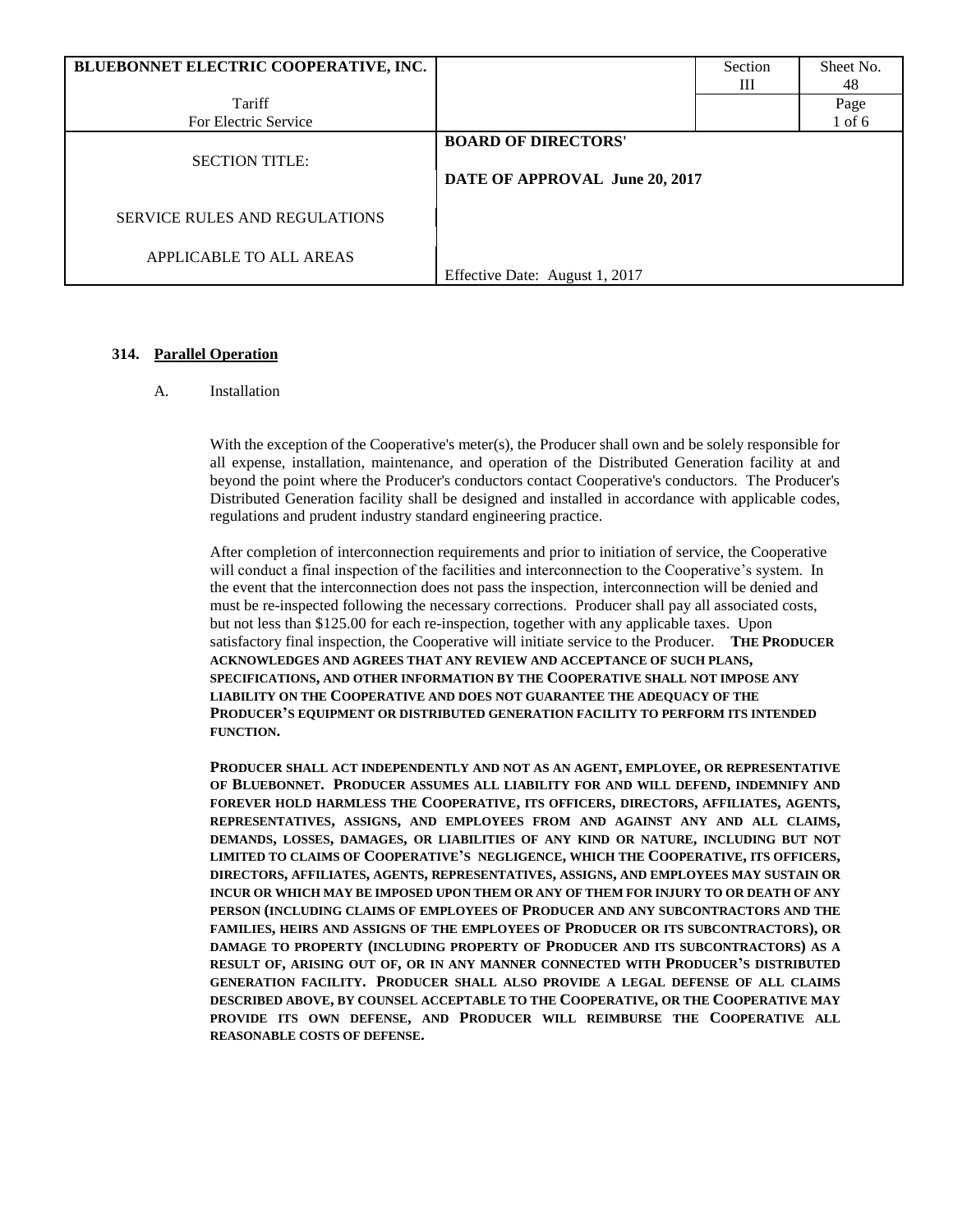| BLUEBONNET ELECTRIC COOPERATIVE, INC. |                                                              | Section  | Sheet No. |
|---------------------------------------|--------------------------------------------------------------|----------|-----------|
|                                       |                                                              | Ш        | 48.1      |
| Tariff                                |                                                              | Revision | Page      |
| For Electric Service                  |                                                              |          | $2$ of 6  |
| <b>SECTION TITLE:</b>                 | <b>BOARD OF DIRECTORS'</b><br>DATE OF APPROVAL June 20, 2017 |          |           |
| <b>SERVICE RULES AND REGULATIONS</b>  |                                                              |          |           |
| APPLICABLE TO ALL AREAS               | Effective Date: August 1, 2017                               |          |           |

#### B. Self-Protected Generating Installation

The Producer will furnish, install, operate and maintain in good order and repair, all equipment necessary for the safe operation of the Distributed Generation Facility in parallel with the Cooperative's electric distribution system. The equipment will have the capability to both establish and maintain synchronism with the Cooperative's system and to automatically disconnect and isolate the Distributed Generation facility from the Cooperative's system in the event of an outage of the Cooperative or a malfunction of the Distributed Generation facility.

The Producer's Distributed Generation facility will also be designed, installed and maintained to be self-protected from normal and abnormal conditions in the Cooperative's electric distribution system. The conditions for which the Distributed Generation facility shall be self-protected shall include, but not be limited to: overvoltage, under voltage, over current, frequency deviation, lightning and faults. The self-protection will be compatible with the Cooperative's system protection arrangements and operating policies. Specialized protective functions may be required by the Cooperative when, in the sole judgment of the Cooperative, the particular Distributed Generation facility characteristics and/or distribution system characteristics so warrant.

## C. Quality of Service

Producer's Distributed Generation facility will generate power at the nominal voltage of the Cooperative's electric distribution system at the Producer's delivery point as defined by ANSI C84.1 Range A and at the nominal system frequency of 60 Hz within the tolerances as defined by IEEE 1547. If needed, producer will provide proper power factor correction or reimburse the Cooperative for the cost of any necessary correction.

The overall quality of the power provided by Producer including, but not limited to, the effects of harmonic distortion, voltage regulation, voltage flicker, switching surges and power factor, will be such that the Cooperative's electric distribution system is not adversely affected in any manner. In the event that adverse effects are caused in whole or in part by Distributed Generation facility, the Producer will correct the cause of such effects and reimburse the Cooperative for the cost of any required correction.

The Cooperative may, at its sole discretion, prevent the interconnection or disconnect the interconnection of Distributed Generation facility due to reasons such as safety, reliability, power quality, breach of interconnection contract or any other reasonable issue. Any disconnection may be without prior notice.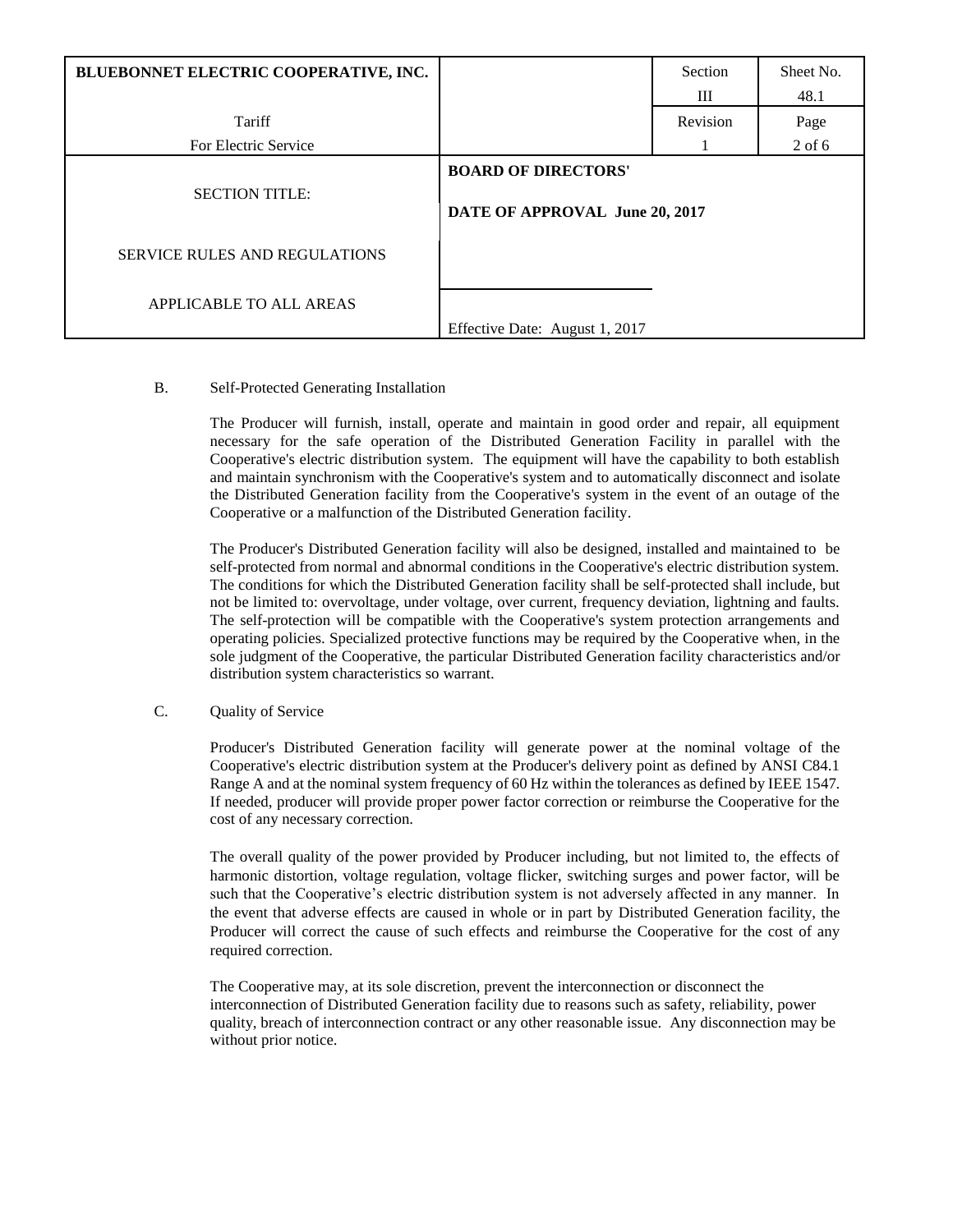| BLUEBONNET ELECTRIC COOPERATIVE, INC. |                                                              | Section | Sheet No. |
|---------------------------------------|--------------------------------------------------------------|---------|-----------|
|                                       |                                                              | Ш       | 48.2      |
| Tariff                                |                                                              |         | Page      |
| For Electric Service                  |                                                              |         | 3 of 6    |
| <b>SECTION TITLE:</b>                 | <b>BOARD OF DIRECTORS'</b><br>DATE OF APPROVAL June 20, 2017 |         |           |
| <b>SERVICE RULES AND REGULATIONS</b>  |                                                              |         |           |
| APPLICABLE TO ALL AREAS               | Effective Date: August 1, 2017                               |         |           |

#### D. Safety Disconnect

A Distributed Generation facility shall include, at Producer's expense, inverters that meet with specifications and test standards UL 1741 to provide isolation. In addition, a main disconnect switch will be installed by the Producer to provide a means of disconnection.

A Renewable Wholesale Producer may be required to install, at the Cooperative's sole discretion and at Wholesale Producer's sole expense, a remote operated disconnect for remote communication to the Cooperative Control Center, and remote terminal unit (RTU) compatible to the Cooperative's SCADA.

For all interconnected systems, the disconnect switch will be located so as to be readily accessible to Cooperative personnel in a location acceptable to both the Producer and the Cooperative. It shall be the type of switch which can be secured in an open position by a Cooperative padlock. The Cooperative shall have the right to lock the switch open whenever, in the judgment of the Cooperative, (1) it is necessary to maintain safe electrical operating or maintenance conditions, (2) the Producer's Distributed Generation facility adversely affects the Cooperative's electric distribution system, or (3) there is a system emergency or other abnormal operating condition which warrants disconnection.

The Cooperative reserves the right to operate the disconnect switch for the protection of the Cooperative's system even if it affects Producer's Distributed Generation facility. **In no event shall the Cooperative be responsible for any damages resulting from energizing or restoration of parallel operation of the Distributed Generation facility.** The Cooperative will make reasonable efforts to notify the Producer in the event the disconnect switch has been operated. Under no circumstances shall the Producer bypass the disconnect switch.

#### E. Access

Persons authorized by the Cooperative will have the right to enter the Producer's property for the purpose of operating or inspecting the disconnect switch or metering. Such entry onto the Producer's property may be without notice. If the Producer erects or maintains locked gates or other barrier(s), the Producer will furnish the Cooperative with convenient means to circumvent the barrier(s) for access to the disconnect switch and meter(s).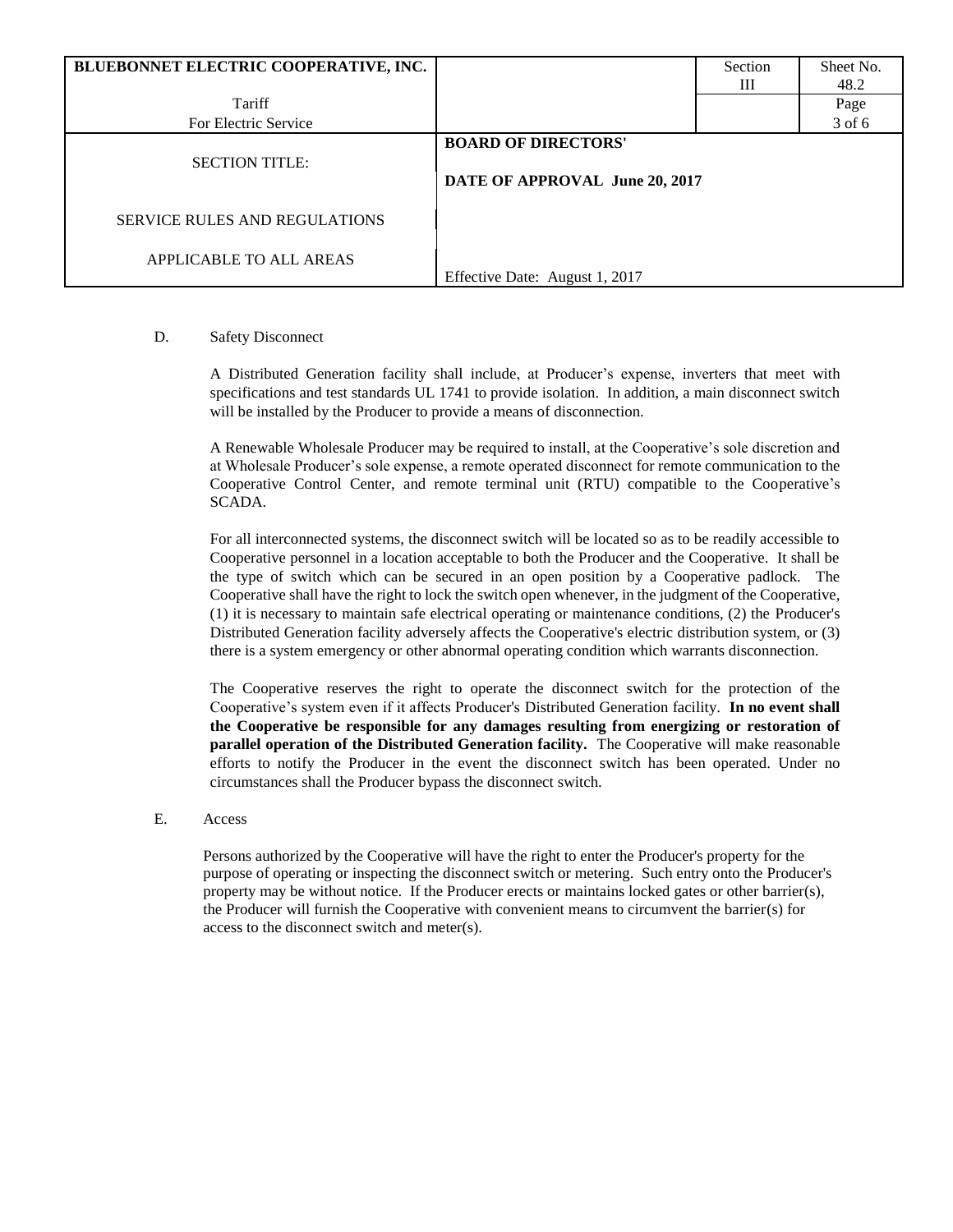| BLUEBONNET ELECTRIC COOPERATIVE, INC. |                                                              | Section | Sheet No. |
|---------------------------------------|--------------------------------------------------------------|---------|-----------|
|                                       |                                                              | Ш       | 48.3      |
| Tariff                                |                                                              |         | Page      |
| For Electric Service                  |                                                              |         | 4 of 6    |
| <b>SECTION TITLE:</b>                 | <b>BOARD OF DIRECTORS'</b><br>DATE OF APPROVAL June 20, 2017 |         |           |
| <b>SERVICE RULES AND REGULATIONS</b>  |                                                              |         |           |
| APPLICABLE TO ALL AREAS               |                                                              |         |           |
|                                       | Effective Date: August 1, 2017                               |         |           |

#### F. Modifications of Cooperative System

In the event that it is necessary at the time of initial interconnection or at some future time for the Cooperative to modify its electric distribution system in order to purchase or continue to purchase Producer's output, the Producer will reimburse the Cooperative for all reasonable costs of modifications which are allocable to the Distributed Generation facility.

The modifications may include, but are not limited to, special interconnection equipment, protective devices, control devices and/or upgrading of distribution system components. In addition, in the event the Cooperative at any time in the future changes primary voltage of facilities serving the Distributed Generation facility such that metering equipment, transformers, and/or any other Producer-owned equipment must be changed to continue receiving service at the new primary voltage level, the full cost of the change will be borne by the Producer.

#### G. Liability for Injury and Damages

**PRODUCER ASSUMES FULL RESPONSIBILITY FOR ITS DISTRIBUTED GENERATION FACILITY AND THE ELECTRIC ENERGY FURNISHED AT AND PAST THE POINT OF INTERCONNECTION. PRODUCER SHALL INDEMNIFY THE COOPERATIVE AGAINST, AND HOLD THE COOPERATIVE, ITS OFFICERS, DIRECTORS, AFFILIATES, AGENTS, REPRESENTATIVES, ASSIGNS, AND EMPLOYEES HARMLESS FROM ANY AND ALL CLAIMS DEMANDS, LOSSES, DAMAGES, OR LIABILITIES OF ANY KIND OR NATURE, INCLUDING BUT NOT LIMITED TO CLAIMS OF COOPERATIVE'S NEGLIGENCE, WHICH THE COOPERATIVE, ITS OFFICERS, DIRECTORS, AFFILIATES, AGENTS, REPRESENTATIVES, ASSIGNS, AND EMPLOYEES MAY SUSTAIN OR INCUR OR WHICH MAY BE IMPOSED UPON THEM OR ANY OF THEM FOR INJURY TO OR DEATH OF ANY PERSON (INCLUDING CLAIMS OF EMPLOYEES OF PRODUCER AND ANY SUBCONTRACTORS AND THE FAMILIES, HEIRS AND ASSIGNS OF THE EMPLOYEES OF PRODUCER OR ITS SUBCONTRACTORS), OR DAMAGE TO PROPERTY (INCLUDING PROPERTY OF PRODUCER AND ITS SUBCONTRACTORS) AS A RESULT OF, ARISING OUT OF, OR IN ANY MANNER CONNECTED WITH PRODUCER'S DISTRIBUTED GENERATION FACILITY. PRODUCER SHALL ALSO PROVIDE A LEGAL DEFENSE OF ALL CLAIMS DESCRIBED ABOVE, BY COUNSEL ACCEPTABLE TO THE COOPERATIVE, OR THE COOPERATIVE MAY PROVIDE ITS OWN DEFENSE, AND PRODUCER WILL REIMBURSE THE COOPERATIVE ALL REASONABLE COSTS OF DEFENSE.**

**THE COOPERATIVE SHALL NOT BE LIABLE FOR EITHER DIRECT OR CONSEQUENTIAL DAMAGES RESULTING FROM ANY FAILURES, INTERRUPTIONS, VOLTAGE, AND DIRECT OR WAVEFORM FLUCTUATIONS HOWEVER OCCASIONED, INCLUDING THE NEGLIGENCE OF THE COOPERATIVE, INCLUDING, BUT NOT LIMITED TO, ACTS OF GOD OR PUBLIC ENEMY, SABOTAGE AND/OR VANDALISM, ACCIDENTS, FIRE, EXPLOSION, LABOR TROUBLES,**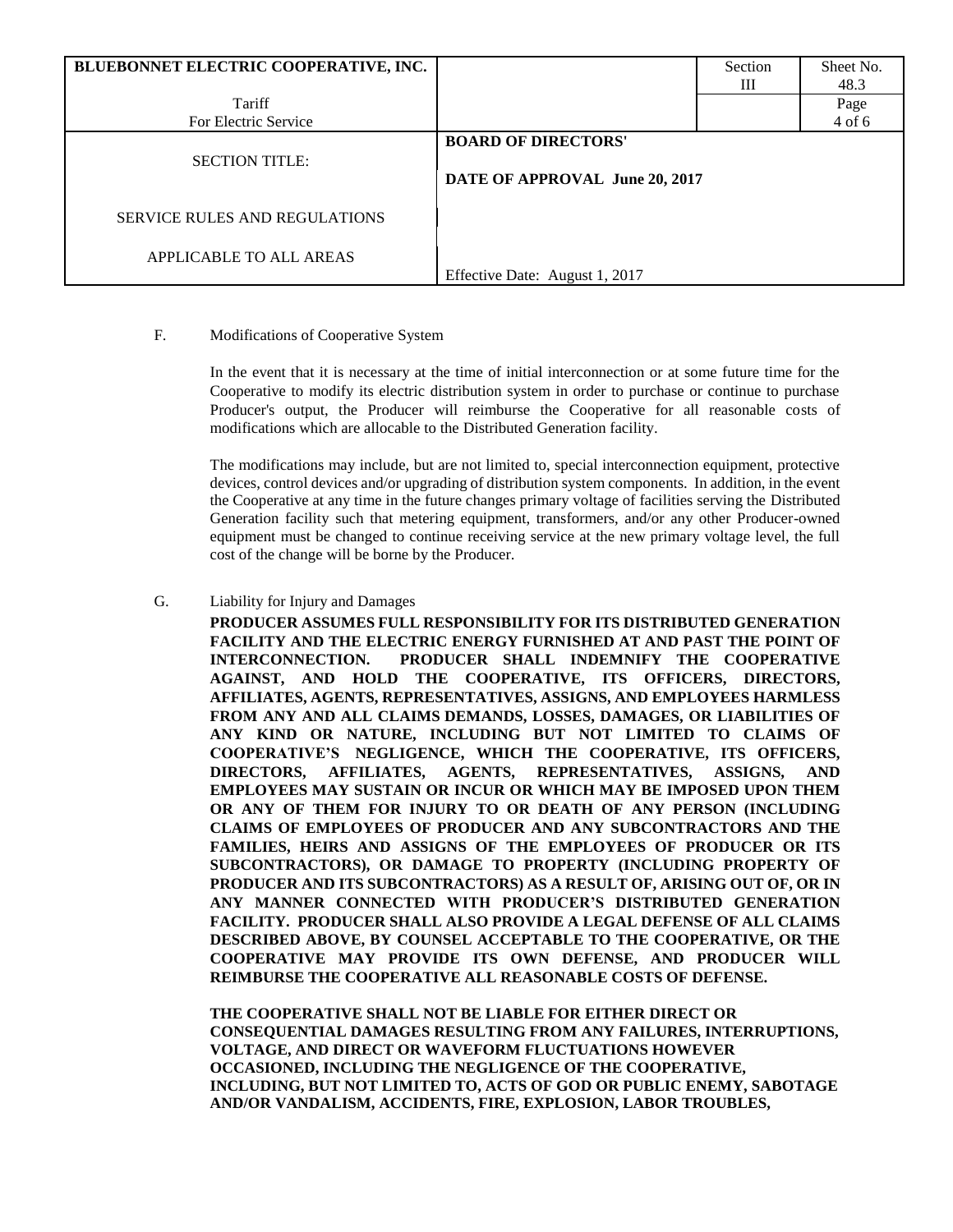| BLUEBONNET ELECTRIC COOPERATIVE, INC. |                                                              | Section | Sheet No. |
|---------------------------------------|--------------------------------------------------------------|---------|-----------|
|                                       |                                                              | Ш       | 48.4      |
| Tariff                                |                                                              |         | Page      |
| For Electric Service                  |                                                              |         | 5 of 6    |
| <b>SECTION TITLE:</b>                 | <b>BOARD OF DIRECTORS'</b><br>DATE OF APPROVAL June 20, 2017 |         |           |
| <b>SERVICE RULES AND REGULATIONS</b>  |                                                              |         |           |
| APPLICABLE TO ALL AREAS               | Effective Date: August 1, 2017                               |         |           |

**STRIKES, ORDER OF ANY COURT OR JUDGE GRANTED IN ANY BONA FIDE ADVERSE LEGAL PROCEEDING OR ACTION, OR ANY ORDER OF ANY COMMISSION, TRIBUNAL OR GOVERNMENTAL AUTHORITY HAVING JURISDICTION. FOR CLAIMS RESULTING FROM FAILURES, INTERRUPTIONS, OR VOLTAGE AND WAVEFORM FLUCTUATIONS OCCASIONED IN WHOLE OR IN PART BY THE GROSS NEGLIGENCE OF THE COOPERATIVE, OR ITS AGENT(S), THE COOPERATIVE SHALL BE LIABLE ONLY FOR THAT PORTION OF THE DAMAGES ARISING FROM PERSONAL INJURY, DEATH OF PERSONS, OR COSTS OF NECESSARY REPAIRS TO OR REASONABLE REPLACEMENT OF ELECTRICAL EQUIPMENT PROXIMATELY CAUSED BY THE GROSSLY NEGLIGENT ACTS OF THE COOPERATIVE OR ITS AGENT(S). THE COOPERATIVE SHALL NOT BE LIABLE IN ANY EVENT FOR CONSEQUENTIAL DAMAGES.**

#### H. Metering

Any necessary meters or meter modification will be installed, maintained and operated by the Cooperative at the Producer's expense.

A connection will be provided for the meter(s) at the Producer's expense in a location that is acceptable to both the Cooperative and the Producer. The Cooperative may, at its own expense, supply, install and maintain load research metering for the purpose of monitoring and evaluating the Producer's Distributed Generation facility. Facilities of one megawatt AC or greater will be required to meet all ERCOT metering protocol and requirements.

The Cooperative shall specify, install and own all metering equipment. The facility will be metered by one of the following methods, at the sole discretion of the Cooperative:

- i. Installing one meter with two registers, each measuring the flow of energy in a single direction.
- ii. Installing any meter or meters as determined by the Cooperative or as needed to meet ERCOT protocol requirements.

The meter(s) will, by comparison with accurate standards, be tested and calibrated as often as deemed necessary. The Producer or the Cooperative may reasonably request such tests, and shall be given notice of not less than five (5) working days when such tests are to be made. Both the Producer and the Cooperative will have the right to be present at such tests. If a meter is found to be inaccurate, it shall be restored to an accurate condition or replaced. If the tests disclose that no unacceptable inaccuracies exist in the meter(s), then the party requesting the tests shall bear the expense of the tests. A report of the results of any tests shall be furnished promptly by the party making such tests to the other party. Any meter(s) registering a deviation of not more than two percent (2%) from normal shall be deemed accurate. The readings of any meter(s) which have been inaccurate shall be corrected according to the percentage of inaccuracy as determined by the tests for a period of no more than ninety (90) days prior to the tests. If any meter fails to register for any period, the facility output during such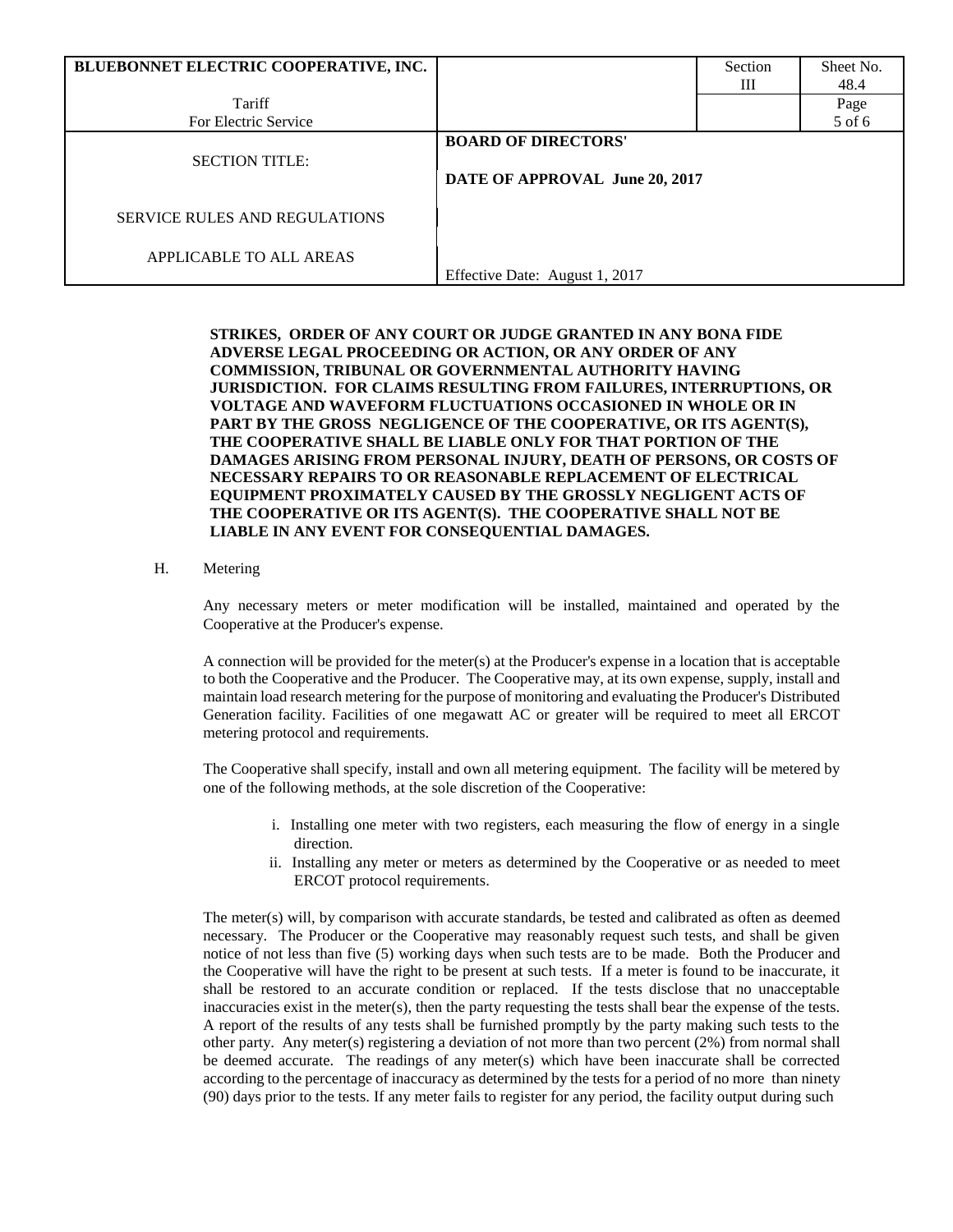| BLUEBONNET ELECTRIC COOPERATIVE, INC. |                                                              | Section | Sheet No. |
|---------------------------------------|--------------------------------------------------------------|---------|-----------|
|                                       |                                                              | Ш       | 48.5      |
| Tariff                                |                                                              |         | Page      |
| For Electric Service                  |                                                              |         | 6 of 6    |
| <b>SECTION TITLE:</b>                 | <b>BOARD OF DIRECTORS'</b><br>DATE OF APPROVAL June 20, 2017 |         |           |
| <b>SERVICE RULES AND REGULATIONS</b>  |                                                              |         |           |
| APPLICABLE TO ALL AREAS               | Effective Date: August 1, 2017                               |         |           |

period shall be estimated in the best manner possible as agreed upon by the Cooperative and the Producer.

I. Notice of Change in Installation

Producer will notify the Cooperative in writing fifteen (15) days in advance of making any change affecting the characteristics, performance, or protection of the Distributed Generation facility. If it comes to the Cooperative's attention that the modification will create or has created conditions which may be unsafe or adversely affect the Cooperative's system then it shall notify Producer and Producer shall immediately correct such condition.

J. Insurance

Producer shall maintain insurance as required by the Cooperative prior to interconnection and shall provide proof of such insurance to the Cooperative at least annually and more often if requested.

K. Disconnection of Service

The Cooperative may at its sole discretion discontinue the interconnection of Distributed Generation facilities due to reasons such as safety concerns, reliability issues, power quality issues, breach of interconnection contract, non-payment for service or any other reasonable purpose as determined by the Cooperative.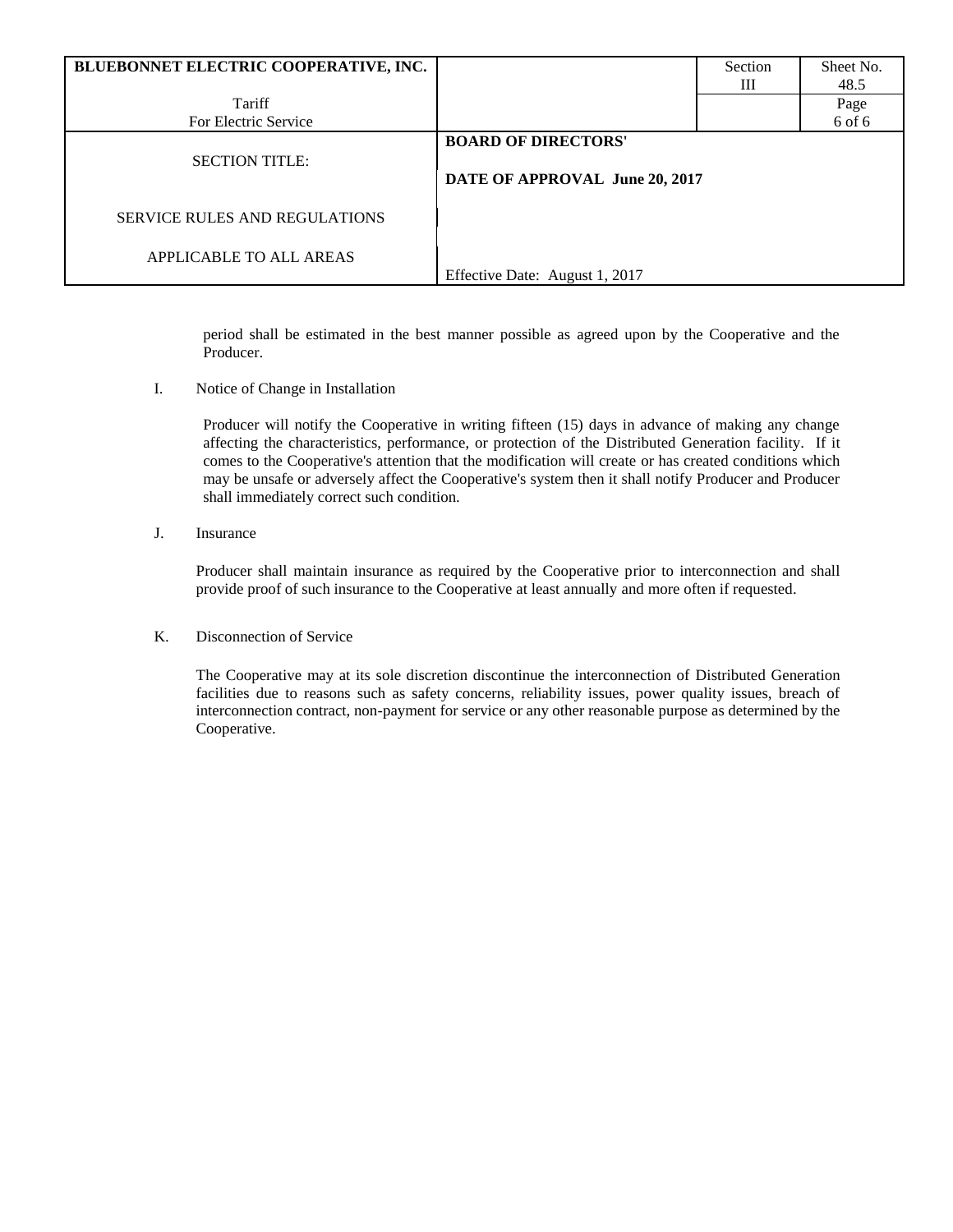| BLUEBONNET ELECTRIC COOPERATIVE, INC. |                                                              | Section<br>Ш | Sheet No.<br>49 |
|---------------------------------------|--------------------------------------------------------------|--------------|-----------------|
| Tariff                                |                                                              |              | Page            |
| For Electric Service                  |                                                              |              | $1$ of $1$      |
| <b>SECTION TITLE:</b>                 | <b>BOARD OF DIRECTORS'</b><br>DATE OF APPROVAL June 20, 2017 |              |                 |
| <b>SERVICE RULES AND REGULATIONS</b>  |                                                              |              |                 |
| APPLICABLE TO ALL AREAS               | Effective Date: August 1, 2017                               |              |                 |

# **315. Sales to Producers.**

Producer's rate classification shall be designated by the Cooperative in accordance with the availability and type of service provisions in its rate schedules for all service. The Cooperative shall bill the Producer for the full energy used by the Producer during each billing period according to the Cooperative's applicable retail rate schedule.